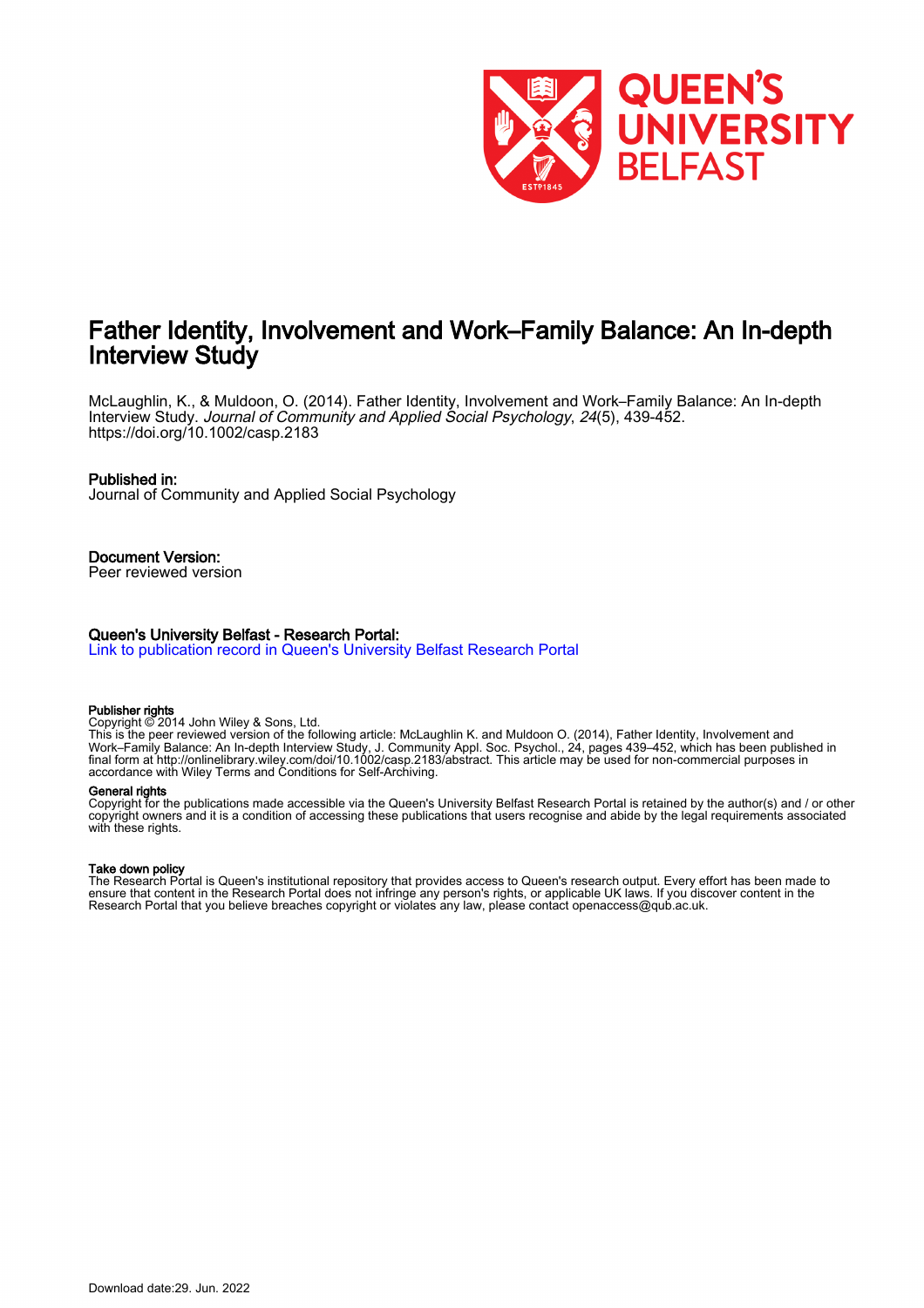### Abstract:

Work and family roles have changed considerably in the past number of decades. Fathers are now expected to fulfill the role of 'new father' which involves actively caring and sharing in child rearing, and at the same time maintain commitment to their occupational role. As a consequence men are subject to the same pressure that women were when they initially entered the workplace decades ago and indeed still are today. This study aims to explore the meanings father attach to their life roles, how these meanings influence behavior within these roles, and how they negotiate the demands of these roles. In- depth interviews were carried out with fifteen fathers and the results were analysed adhering to the principles of Grounded Theory. The findings show the variability among fathers in both their commitment to fathering and the meanings they attach to that role. A significant tension between new fatherhood ideals and actual fathering practices is also apparent. These findings are discussed drawing upon traditional definitions of masculinity and wider occupational and cultural influences.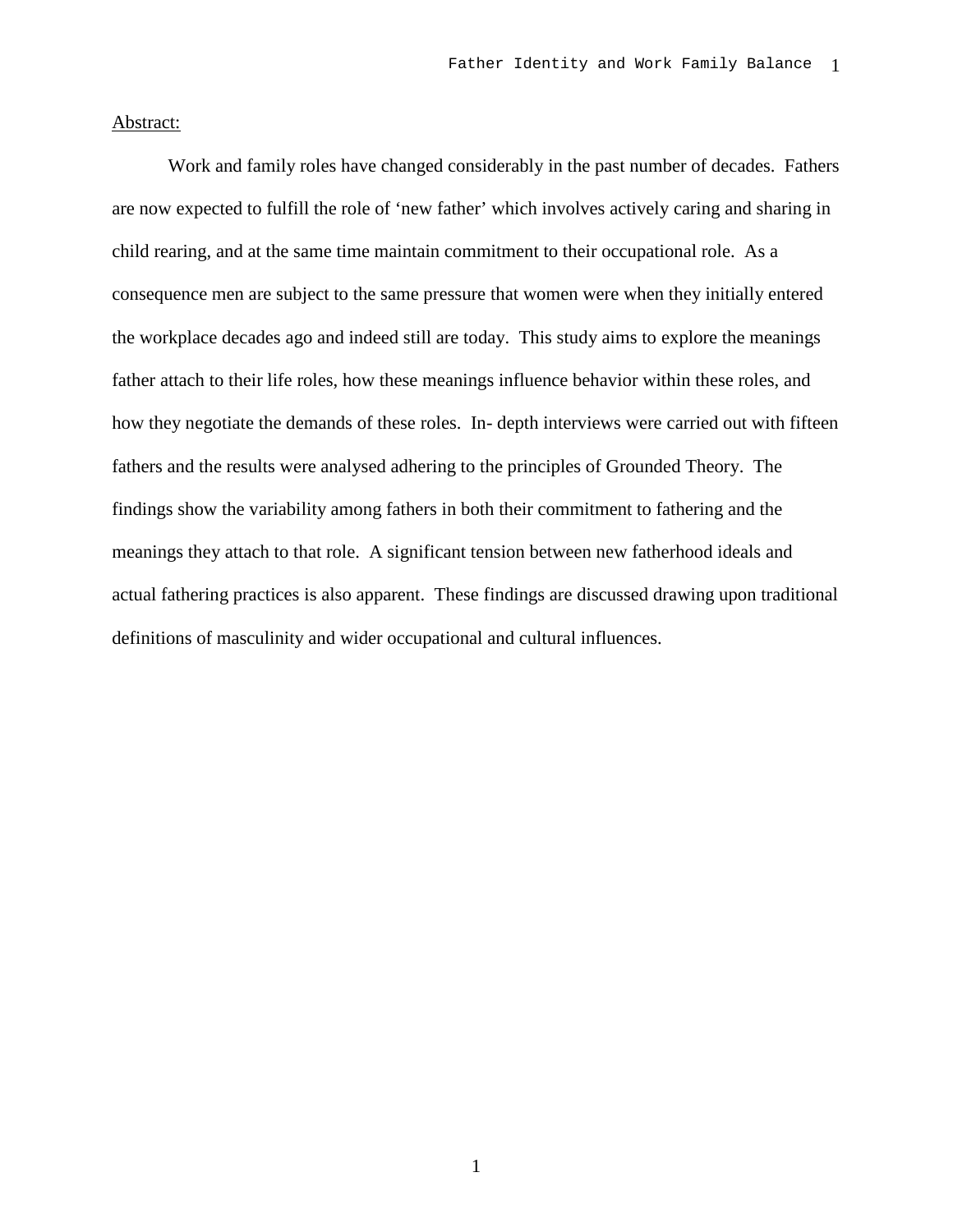Father Identity, Involvement and Work Family Balance: An In-depth Interview Study

Men's and women's family and occupational roles have shifted considerably over the past number of decades in Western cultures. In particular the widespread entry of women into the labor market, together with the feminist agenda over the past four decades, has served to challenge the assumption that women's primary adult role is that of caregiver responsible for both home and family (Shelton & John, 1996). As a consequence, but perhaps more slowly, societal expectations of men's involvement in the home and as parents has also changed (Ranson, 2012). How fathers respond to these changing lifestyle norms has become a huge focus of research for academics, practitioners and policy makers during the last two decades (Henwood & Procter, 2003). These questions are not just academic, father involvement in children's lives and the quality of father- child relationship is an important predictor of both adolescents and father's health (Janzen & Kelly, 2012).

Given the growing acknowledgment of the benefits of fathers' involvement in childrearing for children, this paper focuses on how men experience family life and their role as parent, as well as the factors they believe foster or hinder this involvement. Though there have been marked changes in labour force participation, gendered constructions of domestic and occupational roles remain remarkably resistant to change (McLaughlin, Muldoon & Moutray, 2010). So for example, though fathers are spending more time caring for their children, and are more visibly involved with their children than fathers were in the past (Pleck & Masciadrelli, 2004), this has not displaced the breadwinning requirements of fatherhood (Daly & Palkovitz, 2004). And whilst women's movement into the labour market destabilized the breadwinning role as a basis for male identity, mothers much more than fathers are likely to adjust their working conditions to accommodate family life (Luarijssen & Glorieux, 2013). Consistent with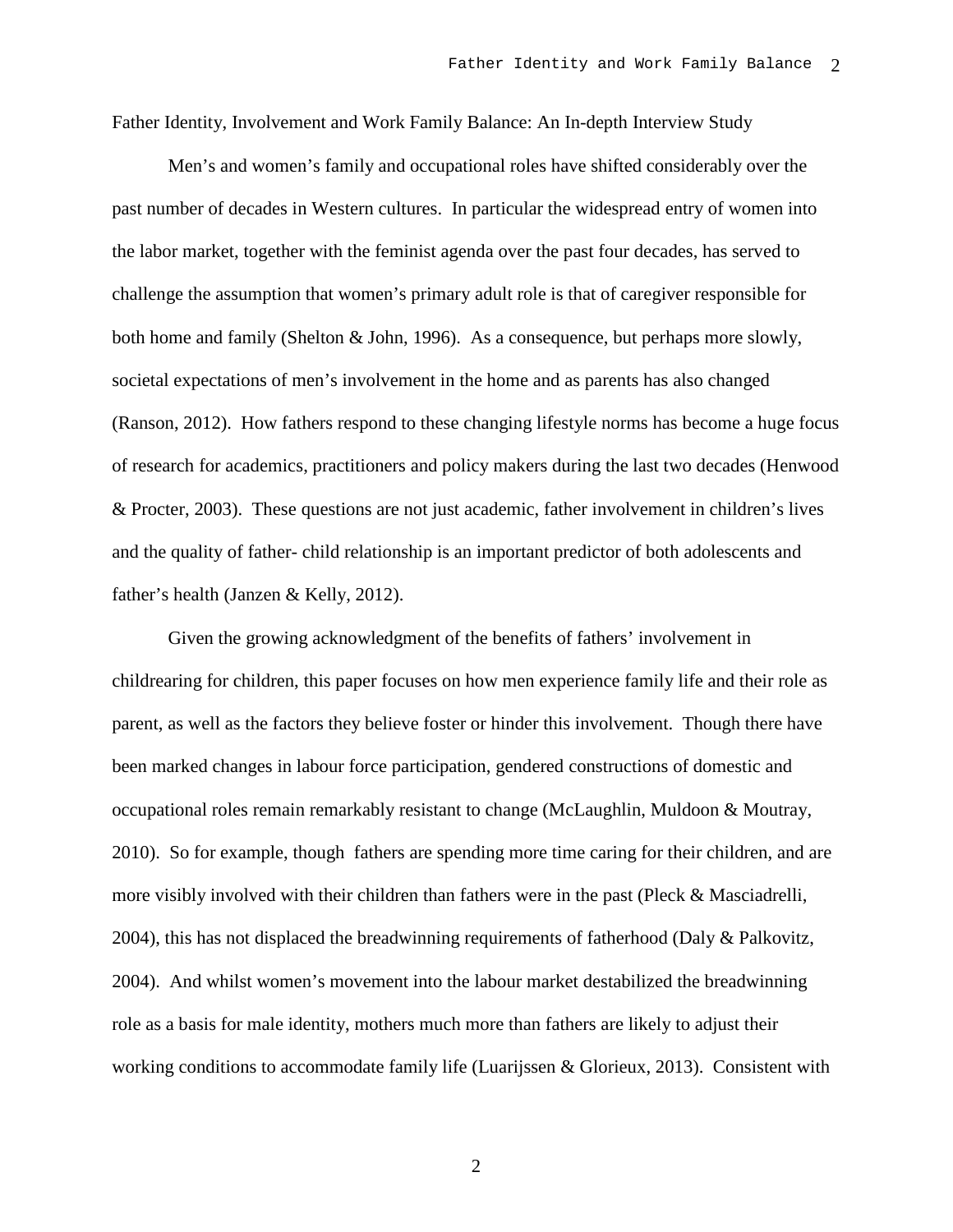this evidence, Mannino & Deutsch (2007) argue that the progression of women in both economic and political spheres has not been matched by equivalent changes within the home, with household labour and childcare remaining distributed unequally along gendered lines.

The contemporary rhetoric around fatherhood, and media and cultural representations of the 'new father' as one that is active in caregiving and involved with his children looms large (Ranson, 2009). However levels of involvement in child rearing for fathers remain consistently lower than that of mothers (Henwood & Proctor, 2003) and available evidence indicates that fathers spend significantly less time than mothers caring for children (Craig & Bittman, 2004). Of course the changes in the gender composition of the labor market have co-occurred with the growth of powerful multinational employers, the demise of trade unionism, and life-long employment opportunities. It is within this more competitive job market, the long hours work culture has taken hold (Gregory & Milner, 2009). On average UK fathers with children under 14 years old work for 46 hours per week (Cousins & Tang, 2004) and quite frequently late nights and weekends. Lewis and Lamb (2006) evidenced that more than 33 percent of men regularly work in paid employment more than 48 hours per week, and 12 percent work over 60 hours. Long hours work culture continue to predominate particularly in traditionally male professions and over-working is often considered normative within these occupational settings (Cha, 2013). As a consequence, it would appear that that even amongst professional fathers who endorse new representations of fatherhood, actual fathering practices are fitted around long working hours and the demands of the workplace (Halford, 2006). This reality perhaps reflects the lingering belief that being a good father is synonymous with being an effective provider (Coltrane, 2004). This range of occupational and cultural influences on normative expectations of fathers as engaged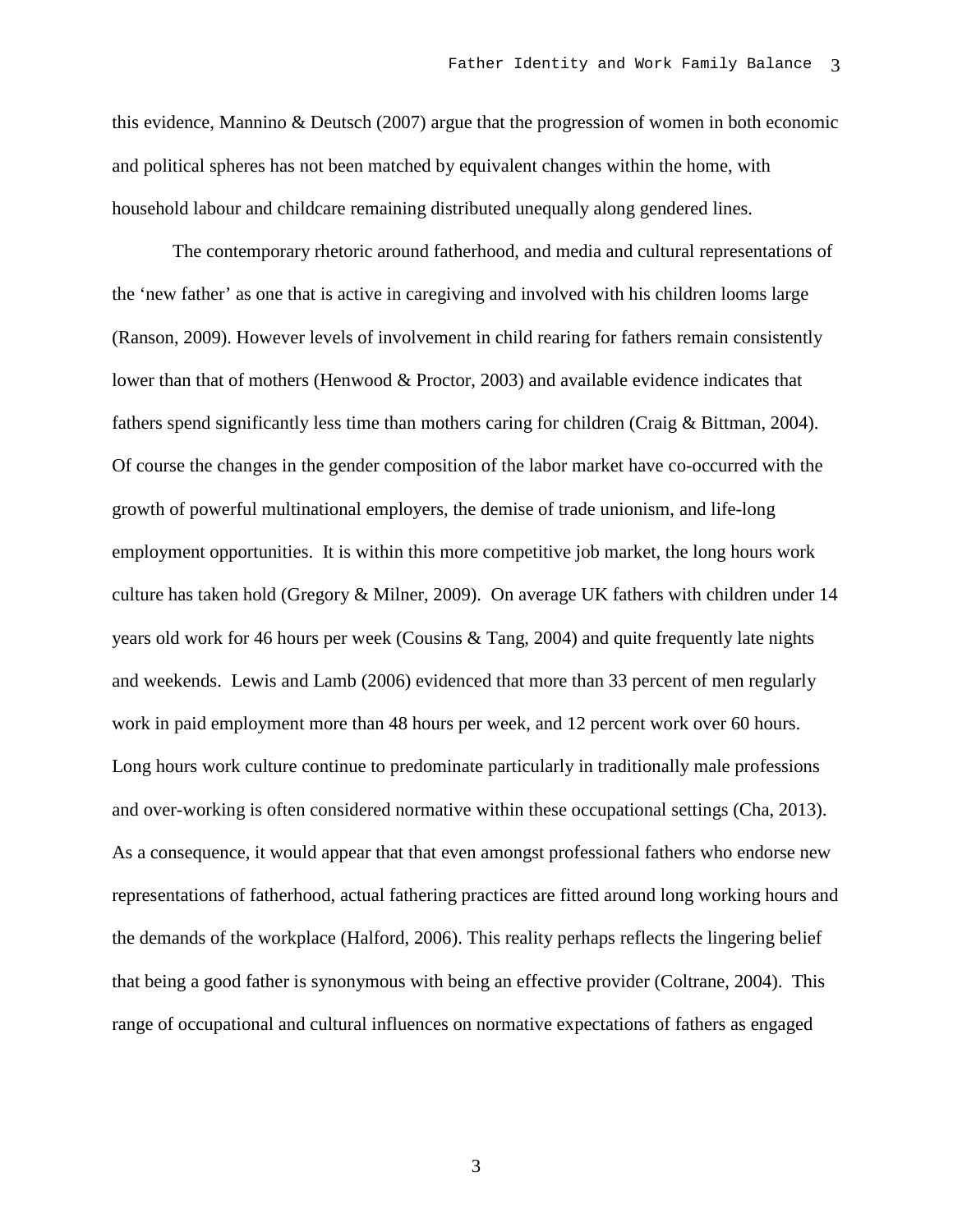and 'hands on', on the one hand and as breadwinners and providers on the other, we argue may contribute to the gap between fatherhood ideals and actual fathering practices.

Crucial to how fathers negotiate this gap are the meanings that individuals attach to particular roles. These meanings help to establish identities (Henley & Pasley (2005), which in turn have the ability to direct behaviour (Reicher, 1984) particularly in those contexts where the identity is salient - in this case the family context. Thus a 'father identity' is defined as an 'internalized set of father role expectations' (Stryker, 1987), which are seen to influence behavior within that role. The social identity approach (see Haslam, 2004) has been used to illustrate both the amount and manner of father involvement, asserting that fathers' involvement with children is influenced by the meanings and importance they attach to their fathering role (Olmstread, Futris & Pasley, 2009). For example aspects of a fathers identity; namely competence, satisfaction and investment in the father role, predicts involvement with children post divorce. And this engagement as a father can be mediated by the views of significant others, most notably the child(ren)'s mother (Matta and Knudson-Martin, 2006). Pasley, Futrix and Skinner, (2002) found that men who believe that their wives view their parenting favorably, thus bolstering their identity tend to be more involved with their children.

#### The Present Paper

Although tension between work and family roles is increasing for men, to date few studies have investigated work family conflict specifically amongst men (Harrington et al, 2011). We suggest that one source of this tension may well be the idealised notions of fatherhood that creates expectations about occupational and family roles that are difficult to meet. A second source of tension is likely to be related to the influence of cultural norms around appropriate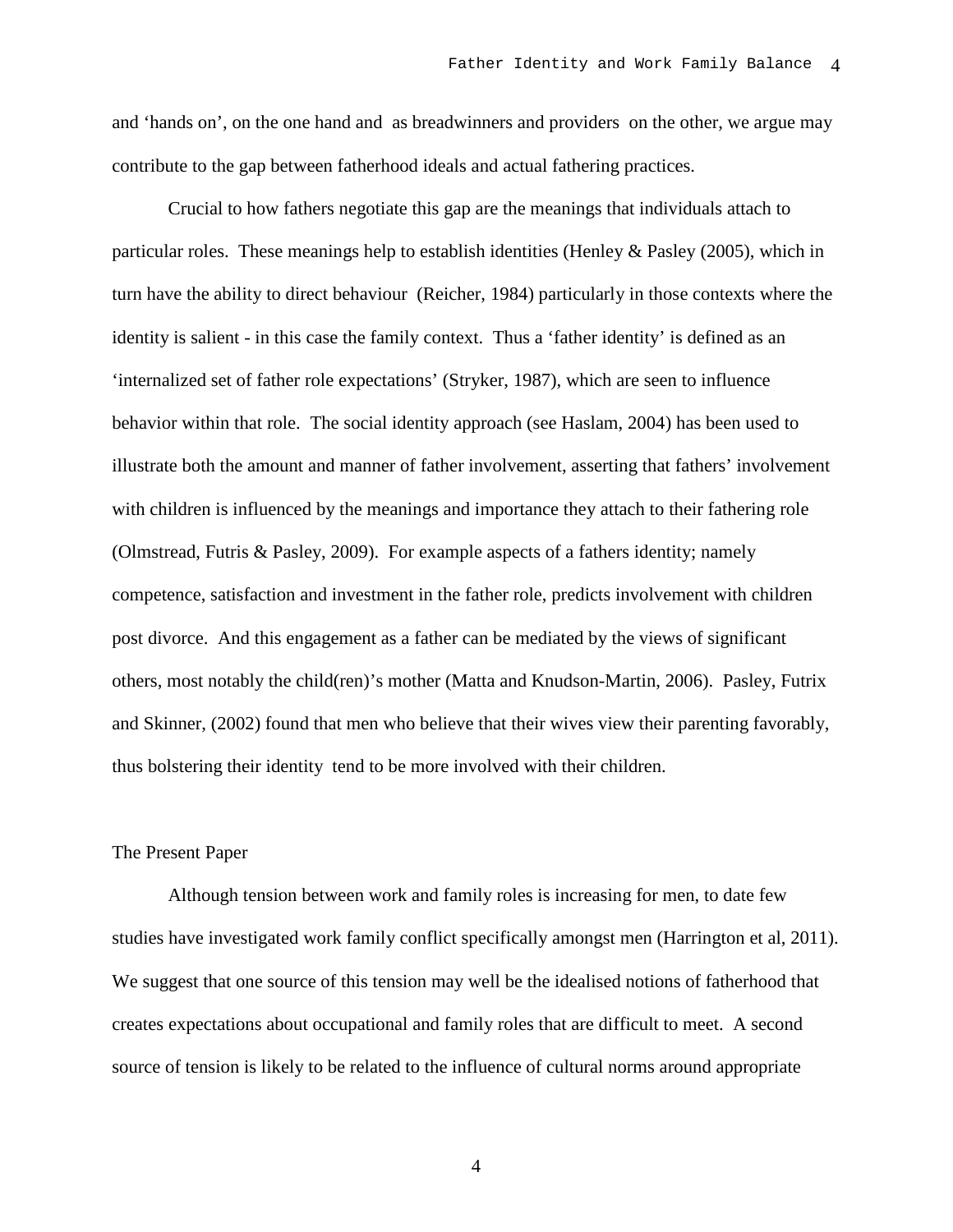male and female behaviour. The expectations placed on fathers, and those they place on themselves are inherently gendered, with constructions of 'working fathers' (and 'working mothers') prevailing over those of 'working parents'. So alongside the cultural representations of the 'new father or 'new man' that may influence contemporary parents are the long standing and traditional representations of masculinity and fatherhood. And of course, there is considerable variation between fathers and parents in terms of how they perceive their family role, identities and responsibilities, and these too are likely to shape expectations (Este  $\&$ Tachable, 2009).

Given the shifting rhetoric around fatherhood (Ranson, 2012), the relative dearth of research in this area, as well as the degree to which fathers must negotiate competing occupational and family roles, the need for an in-depth approach became self-evident. Given our critical concern with the paradoxes evident in the current literature, a key focus became fathers personal expectations of their role. Cook et al (2005) argue convincingly that these expectations have greater explanatory power in terms of father involvement than attributes such as gender role ideology as they have the capacity to reveal psychological processes underpinning involvement. Our attempt to access these processes and examine them more fully, was to embed our interview conversations fully in the everyday lives of fathers who were negotiating competing demands of work and family life. By embedding our interviews with fathers in this way, it is possible to move our examination away from abstract notions of traditional and modern conceptualisations of fathers to a more everyday understanding upon which men's identities are built (Haslam, 2004; O'Brien, 2005). Thus using a qualitative approach was consistent not only with the aims of the study but also compatible with an approach which sought to critically appraise the apparent mismatch between new constructions of fatherhood, increasing evidence of men's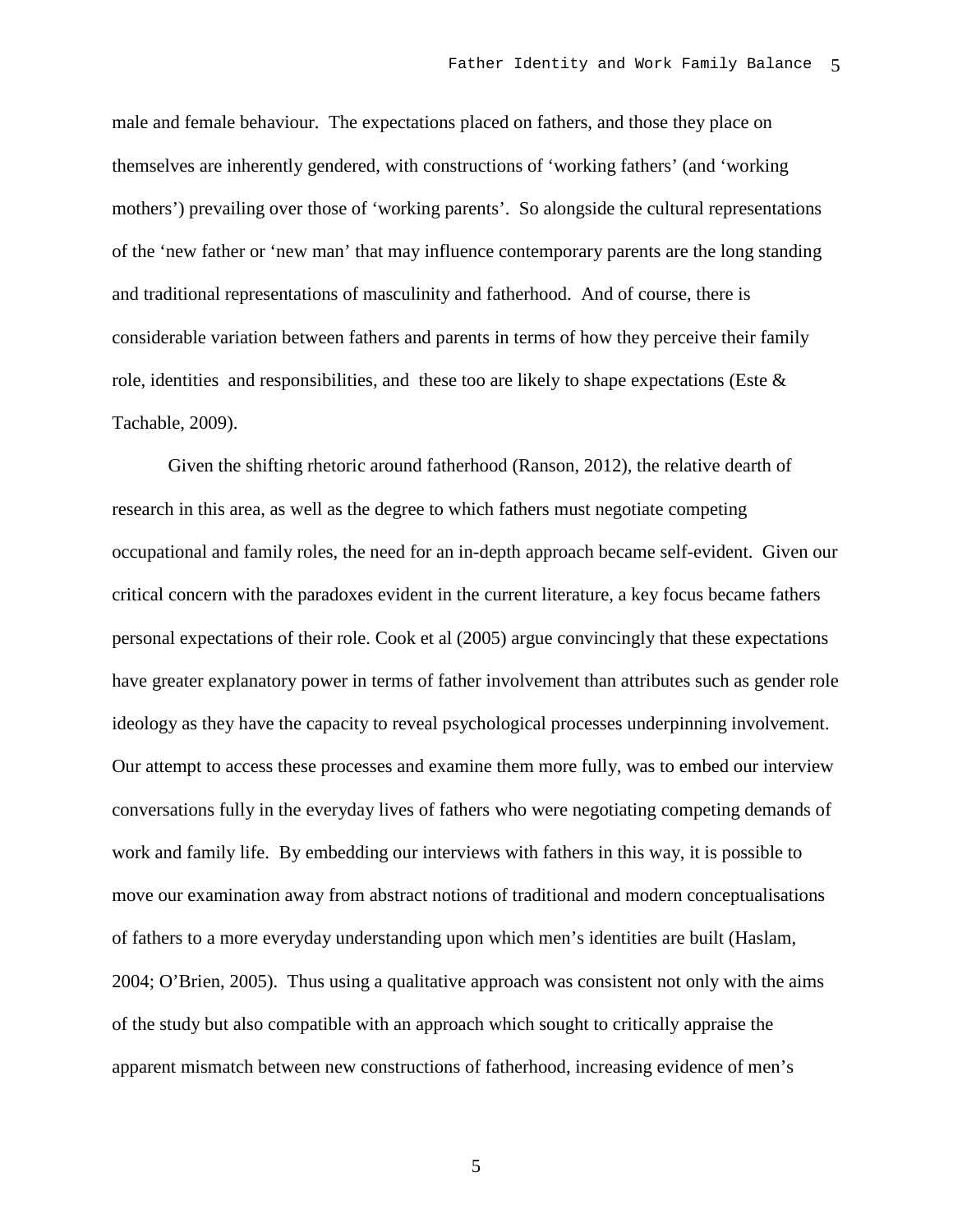experience of work family conflict (Janzen, & Kelly, 2012) and the ongoing and persistent nature of occupational and domestic division of labour (Laurijssen, & Glorieux, 2013).

### Method

#### Study design

Prior to commencement of the study ethical approval was obtained from the School of Psychology Ethics Committee at Queen's University Belfast. Interviews were carried out with fathers in full time employment and the data were analysed adhering to the principles of Grounded Theory. Grounded theory is a research method developed by Glaser and Strauss (1967), which consists of systematic yet flexible guidelines for collecting and analysing qualitative data (Charmaz, 2006). It is a process of engaging in close and detailed examination of qualitative data so that theoretical considerations are both stimulated and disciplined (Muldoon, McLaughlin & Trew, 2007).

# Participants

Fifteen fathers in paid employment agreed to participate in in-depth interviews. The sample included participants from a range of socioeconomic backgrounds, for example, company managers, university lecturers, housing officers and both skilled and unskilled manual workers. All of the participants were white and resided in towns or rural areas in Northern Ireland. Thirteen of the participants were married, two were cohabitating, and one was widowed. The sample included participants aged between 23 years and 60 years old, thus encompassing varying family stages. (For more demographical information see table one).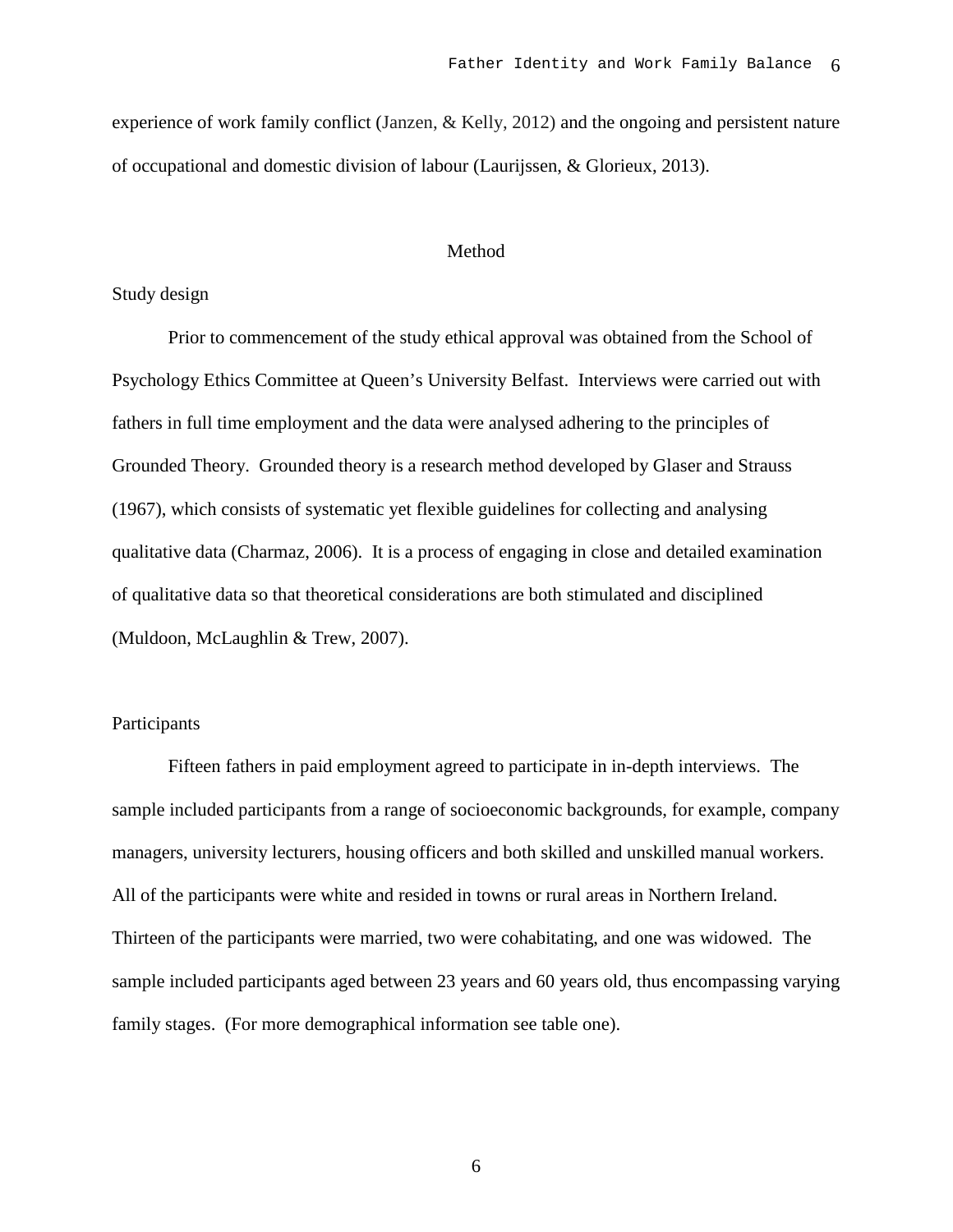A key component of grounded theory is Theoretical Sampling which refers to the process of data collection for generating theory whereby the researcher collects, codes and analyses the data, deciding what data to collect next and where to find it (Marcellus, 2005). Participants were theoretically sampled to include fathers across the age and socio-economic spectrum via friends, family and occupational networks. They were first sent a letter explaining the nature and purpose of the interview and advised that the researcher would follow up with a phone-call. All potential participants were telephoned and if agreeable, informed consent was obtained orally. A suitable time and venue was then arranged. All interviews were carried out by the first author, and lasted between one and two hours. Interviews were conducted at a venue of the participant's choice (either their home or workplace), were recorded and transcribed verbatim.

#### The Interview Process

This research attempted to overcome the limitations of previous research by allowing fathers themselves to articulate the meanings and expectations they attach to their life roles, i.e. what they thought makes a good father, a good employee/worker and a good husband. Fathers were asked to provide examples of when work and family intersected, the importance they attributed to the various roles in their lives and how they combined the demands of work and family life. In line with the principles of Grounded Theory (Glaser & Strauss, 1967), the guide was not strictly adhered to thus allowing fathers to discuss issues most important and relevant to them. It should be noted that in GT the process of analysis begins at the same time as data collection. The 'constant comparative process' is a term that has been coined to refer to the ongoing process of referral and identification of similarities and differences between emerging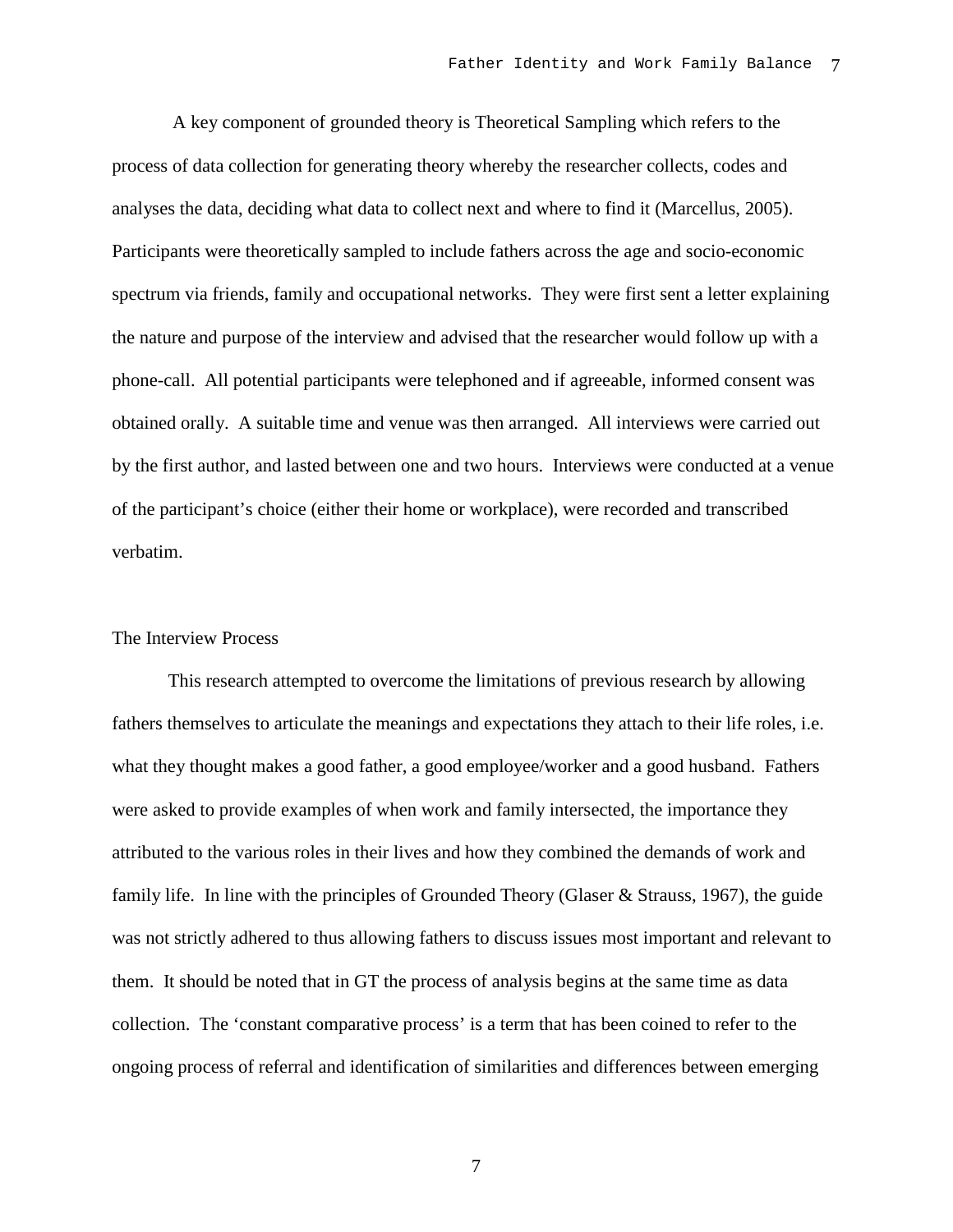categories (Glaser & Strauss, 1967), and can be seen as a cornerstone of GT (Marcellus, 2005). Thus the schedule evolved as the interviews and analysis progressed and having interviewed the first participants, the need to include an additional question to tap into multiple aspects of identity became apparent. This question asked men to detail their ideals of father, partner and worker. Similarly as analyses continued it became apparent that interviews with the final three fathers were providing confirmatory information and the categories generated from the data were saturated.

## Data Analysis

After the transcripts were read and re-read, they were divided into segments and numbered making it easier to find them later in the process. Having divided the transcript into segments, the next step was to organise each segment into meaning units. A meaning unit is the smallest piece of information that can make sense on its own, it can be a full sentence or a one word answer. Each meaning unit was then transferred onto an index card in the third person, preserving the terminology of the participant as much as possible. Analysis proceeded as new meaning units were generated, entered on separate cards and placed on a large flat surface. When units were amalgamated that seemed to reflect a similar theme, the cards were placed together. If necessary a unit was placed in more than one category, a process known as 'open categorisation'. When similar meaning units accumulated (6-8 similar utterances) an umbrella term which encompassed all of the meaning units was generated which is referred to as a category. When a category contained many references, was precisely defined and when it was clear whether or not a new meaning unit should be included in it, it was deemed saturated (Lincoln & Cuba, 1985).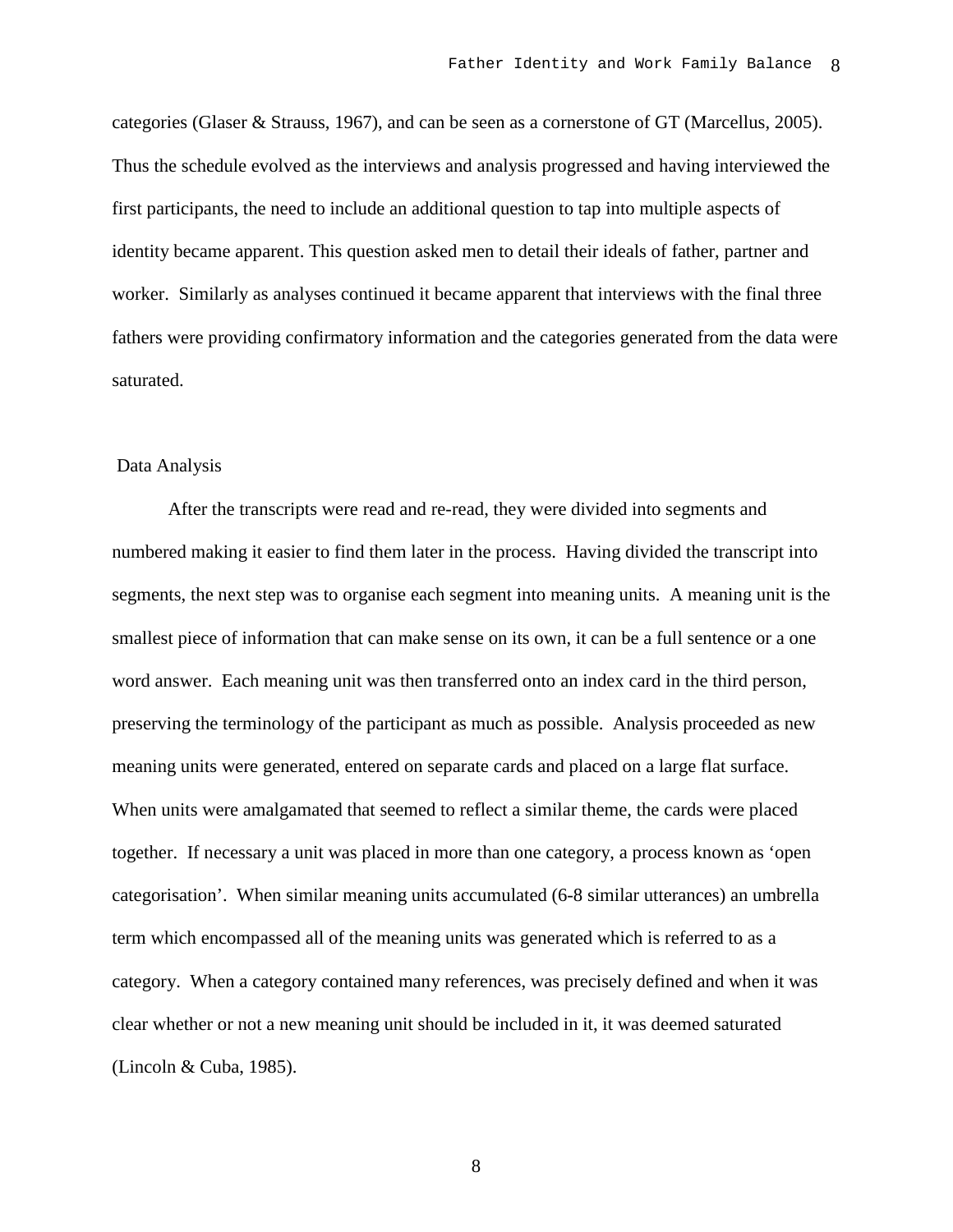The next stage of the analysis involved movement from the descriptive to the conceptual. At this point, there were many defined categories to describe the data. Each category description was reconsidered and thus the generation of higher order higher order categories began. This stage is known as axial coding (Strauss & Corbin, 1998) which facilitates conceptual analysis and moves beyond the participants' terminology to make inferences and develop theories. This is not only aided by the researchers existing knowledge but by the use of memos, which are kept throughout the GT process.

### The Verification Process

In addition to a clear audit trail which provided a transparent description of the whole research process (Lincoln & Cuba, 1985), the analytic process was verified by the second author after the first author coded all of the data. Once initial analysis was complete, the second author tracked the analysis and re-assessed the logic of the initial categories developed at each stage of the analytic process. Categories were finalized through a process of negotiation, where viewpoints differed between the two authors, categories were re-evaluated, through the use of memos, original meaning units' piles and reference to the literature. The final stage of the Grounded Theory process is selective coding which refers to selecting the core category, relating it to other categories, confirming those relationships and building those categories that need further development (Strauss & Corbin, 1998).

Member checking was the second crucial verification process and is a central way of establishing credibility in qualitative research (Lincoln & Cuba, 1985). Participants were sent a summary of the findings and asked to comment on any issues that specifically applied to them, or that did not apply to them. Whilst all of the fathers reported that they found the results very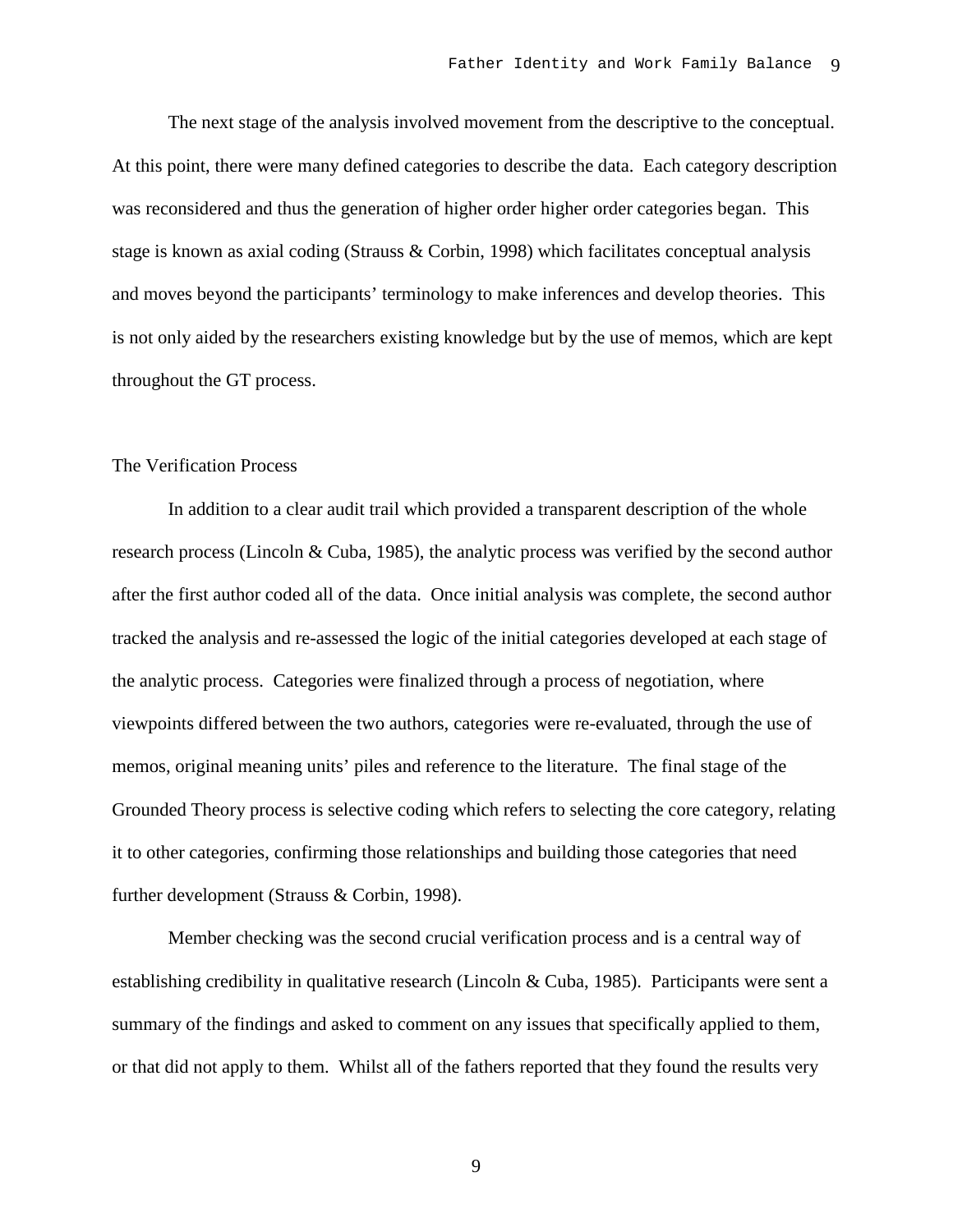interesting, four included comments with the returned written summary of results, which were anonymous, so it can perhaps be presumed that respondents were free to be open and frank which validated the analysis and interpretation.

#### Results

Three categories were generated from the data:

- 1. Providing AND being there: on being a 'traditional' and a 'new' father.
- 2. Normative understandings of gender, fatherhood and worker.
- 3. Fathers Perspectives on the Ups and Downs of Combining Work and Family.

1. Providing AND being there: on being a 'traditional' and a 'new' father

This first category includes all of the attributes participants believed constituted a good father. Whilst some of the answers were more in line with traditional role expectations, there was also evidence of new fathering whereby good fathers were seen to be spending time with children and caring for them. The content of this category then can be sent to relate to the diverse and competing expectations of fatherhood.

Our participants believed that being a good father involved a number of attributes. Traditional expectations were often embedded in the perceived social and economic realities for men and women. The role of provider was deemed an essential requisite of a good father, and was viewed as highly significant:

*"A good provider, someone who can provide for their family, first and foremost."* #6

The roles of protector and disciplinarian were also considered important, again in line with traditional expectations of fatherhood. Typical statements reflecting this were: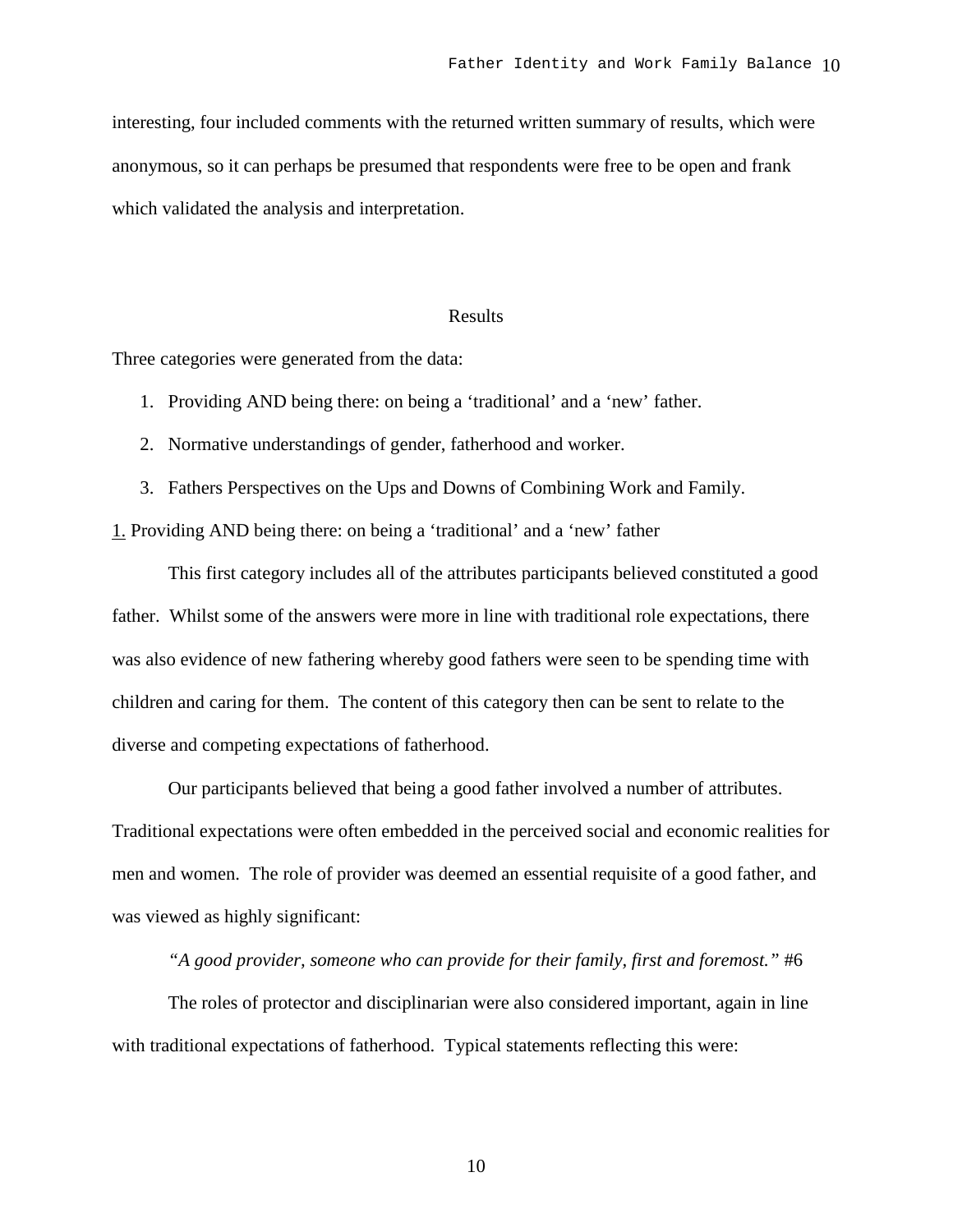*"If a parent can get through to his children, here is what's right and here is what's wrong …maybe you would be a good father if you brought them up to that level, teach them a bit of respect."* #2

*"…Strict, and when you tell them something, they know that you mean it."* #4

In addition to this traditional view, some fathers had definitions which highlighted emotional involvement and making time for their children. Take for example the following two quotations:

*", you have to make five minutes now and then ...You have to be prepared to listen and to try and go down to their level and just do your best and try and keep calm, it is not always easy."* #1

*"I think a father needs to be there for his wife and for his children always, you know morning, noon and night, and I think every father needs to take an active part in bringing up the children and looking after them and all the physical aspects as well as love, care and support and all the emotional aspects."* #2

A number of points are worthy of note from these quotations. First it would appear that engaging with children 'on their level' can be challenging for fathers. Second, even those fathers who are more emotionally engaged see this as a time limited activity, 'making five minutes now and then' and third these more engaged fathers continue to define a good father with reference to the mother, suggesting a continued level of traditional family relations. This can be further verified when we look at the meanings fathers attach to a good husband. Some of the fathers described how contributing more to childcare and domestic labour would make for a better husband, whilst continuing to assume that the responsibility for housework still rests with the mother. Statements reflecting this were: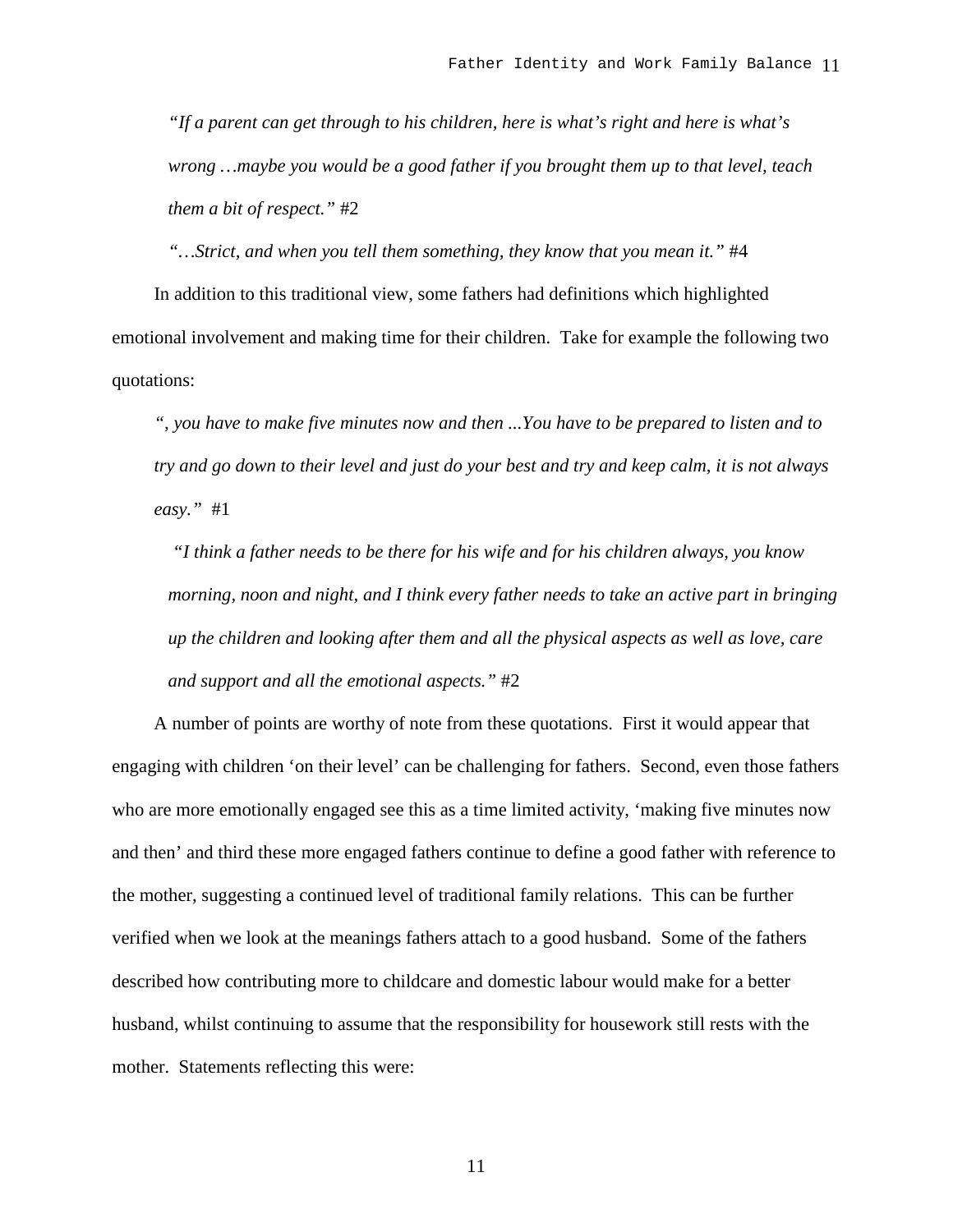"*I could probably be a better husband by giving her more of a hand with the wains."* #3 "…*Also like, when you have a young family you have to be prepared to do housework for her, you know give her a hand to hoover or whatever."* #4

However reflective of the variation within the data, some of the men described fathering as more of a process of negotiation between mother and father, largely determined by childcare priorities, work schedules and subject to change from day to day:

*"Say if one of them are sick, it will be a balance between whose work priorities that day or for the next few days will take precedence, and because my wife would work with young people in very vulnerable situations, her work will always in my mind take precedence over mine."* #12

In discussing what they felt was a good father, participants often compared themselves to others. Some participants reflected on their own relationship with their fathers and how things were for them growing up. What participants felt constituted a good father was often influenced by their own experiences as a child. Two fathers discussed negative aspects of their own childhood and how these experiences motivated their parenting in particular directions, one to be a better provider, and another to be more involved with his children than their own fathers had been. Participants also compared themselves to other fathers that they knew.

Participant #8 illustrates this process via the favorable comparison between him and an old acquaintance who works 14 hour days:

*"One of them is an engineer and he works a 14hr day and so he is at a disadvantage to begin with. He talks about having quality time with his child when he is there but that is a load of balls you have to be there, you have to show them a bit of example, spend time with them and look after them…"* #8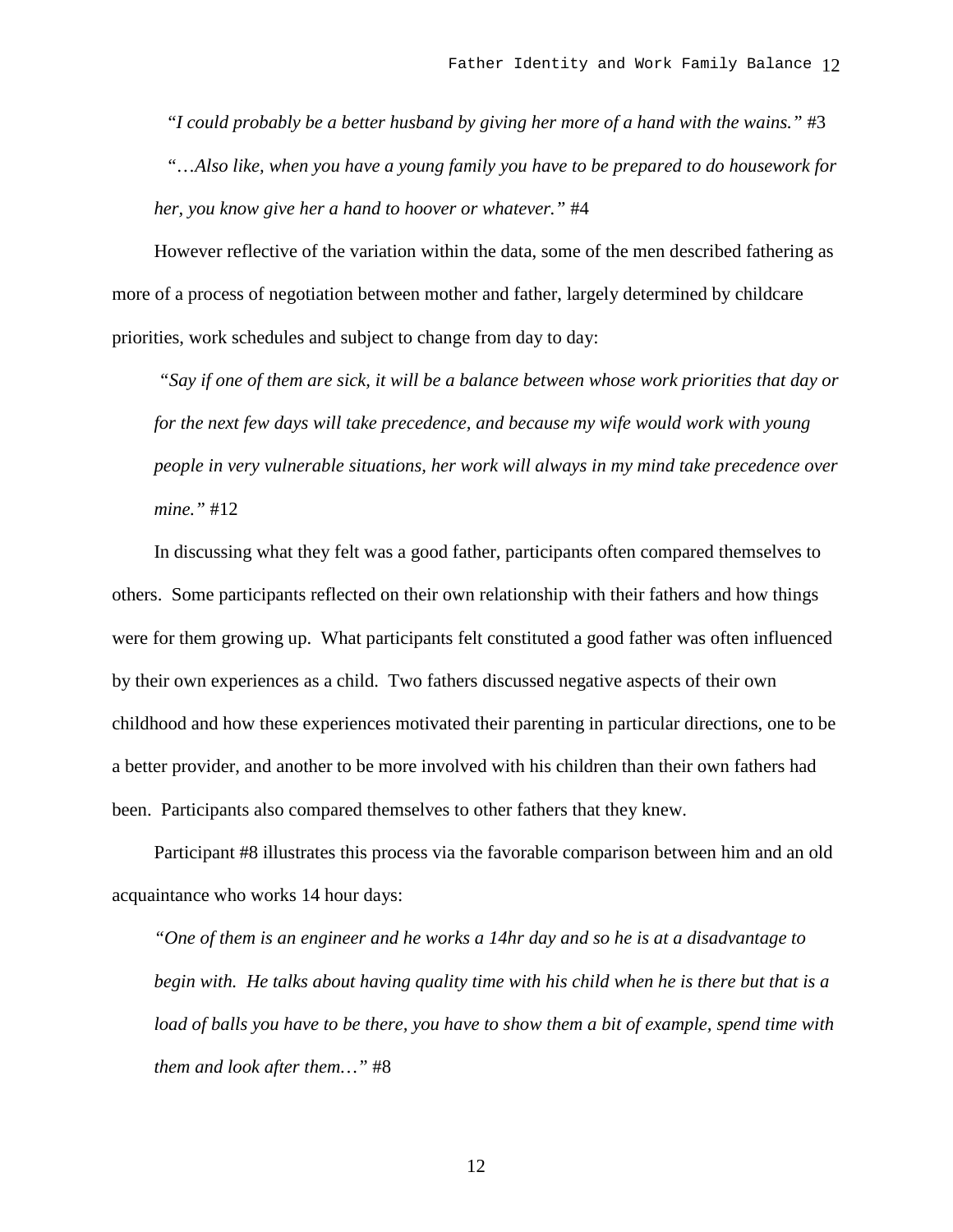*"I think one of things I wouldn't like to be is these Sunday dads, you know, it's like they work and golf and do everything during the week and then on Sunday they give their wife a lie in, they look after the kids for a couple of hours or take them to the pool , you know or cook the dinner, I wouldn't like to be like that but I certainly know a lot of people like that."* #11

For these fathers rather than imitate or compensate for their own fathers, they are using peers as models in developing their father identities, consistent with the findings of Daly (1993). It is also worth noting that, in marked contrast to the findings on the detrimental effects of intergenerational definitions of motherhood on women or to wider definitions of good mothers (Nicolson, 1996), these social comparisons served to underline their efforts as fathers in a positive light and were used by participants to reflect a positive view of themselves as fathers.

2. Normative understandings of gender, fatherhood and worker.

The second category, related to participants normative understandings of fatherhood and how they were specifically related to gendered notions of the role of men and women in the domestic and occupational arena. Whilst the first category could be seen to be related to participants' own expectations of fatherhood, this category specifically included material that was related to wider occupational and cultural parameters of parenting practices. The category includes instances where participants discuss how being in paid employment is intertwined with being a father and report no difficulties; and where tension and difficulties occur, with participants reporting the incompatibility of new fatherhood ideals and traditional definitions of masculinity.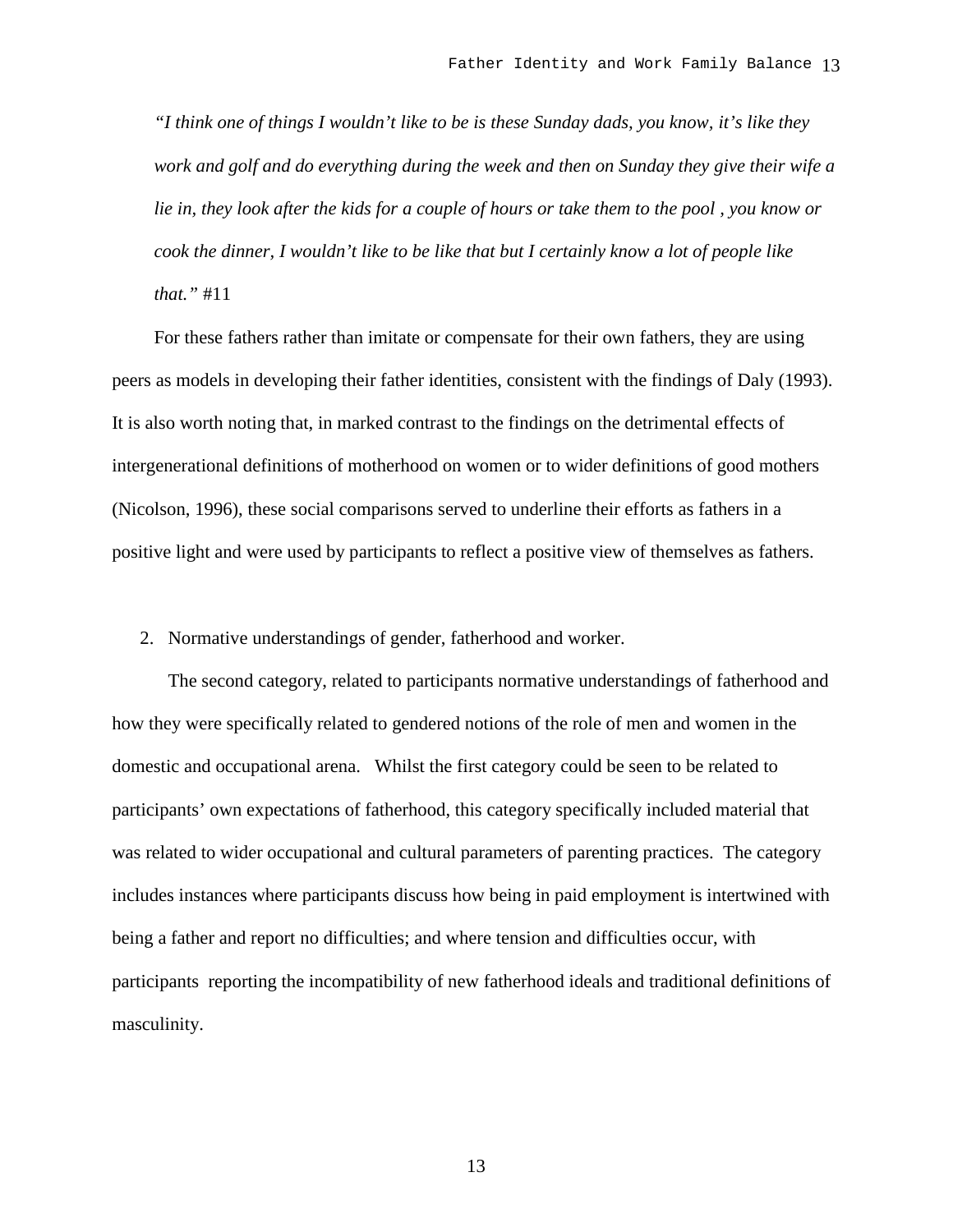### Parenting and masculinity: going hand in hand together

So, some of our participants viewed the role of a good father as being provider. In these instances being in paid employment was viewed as synonymous with being a father and a husband. 'I *would be a good worker first of all, but in that I am being a good father as I am providing*' #6. Another father reported how not being employed would affect his children more than being in work, again illustrating the interdependency of the roles for men. He stated, *'If I hadn't any work it would probably affect them more.'* #3

These quotes illustrate how these two participants view their occupational and parenting roles as interdependent and very much compatible with each other. They also convey the message that father identity is very much about the provider role first which is in line with previous research (Daly & Palkovitz, 2004). This presentation of fatherhood as requiring occupational involvement can also be seen as fathers strategically protecting themselves from a charge of not spending enough time with their children given the widespread acceptance of the 'new father' ideal also evident throughout our interviews (see theme 1)

Consistent with this position these respondents did not report any conflict between their work and family roles. These fathers enjoyed control over their roles and viewed their parenting contribution as optional. Typical of this position were statements such as '*I quite enjoy it* (parenting) *when I have the time'* #10, and 'I *would have no bother at all'* #7.

#### Parenting versus masculinity: tension and sacrifice

Other respondents discussed sharing childcare with their partners. These fathers had a more demanding set of criteria around what makes a good father and reported that they were highly committed to equal parenting. The results suggested the more involved the father was in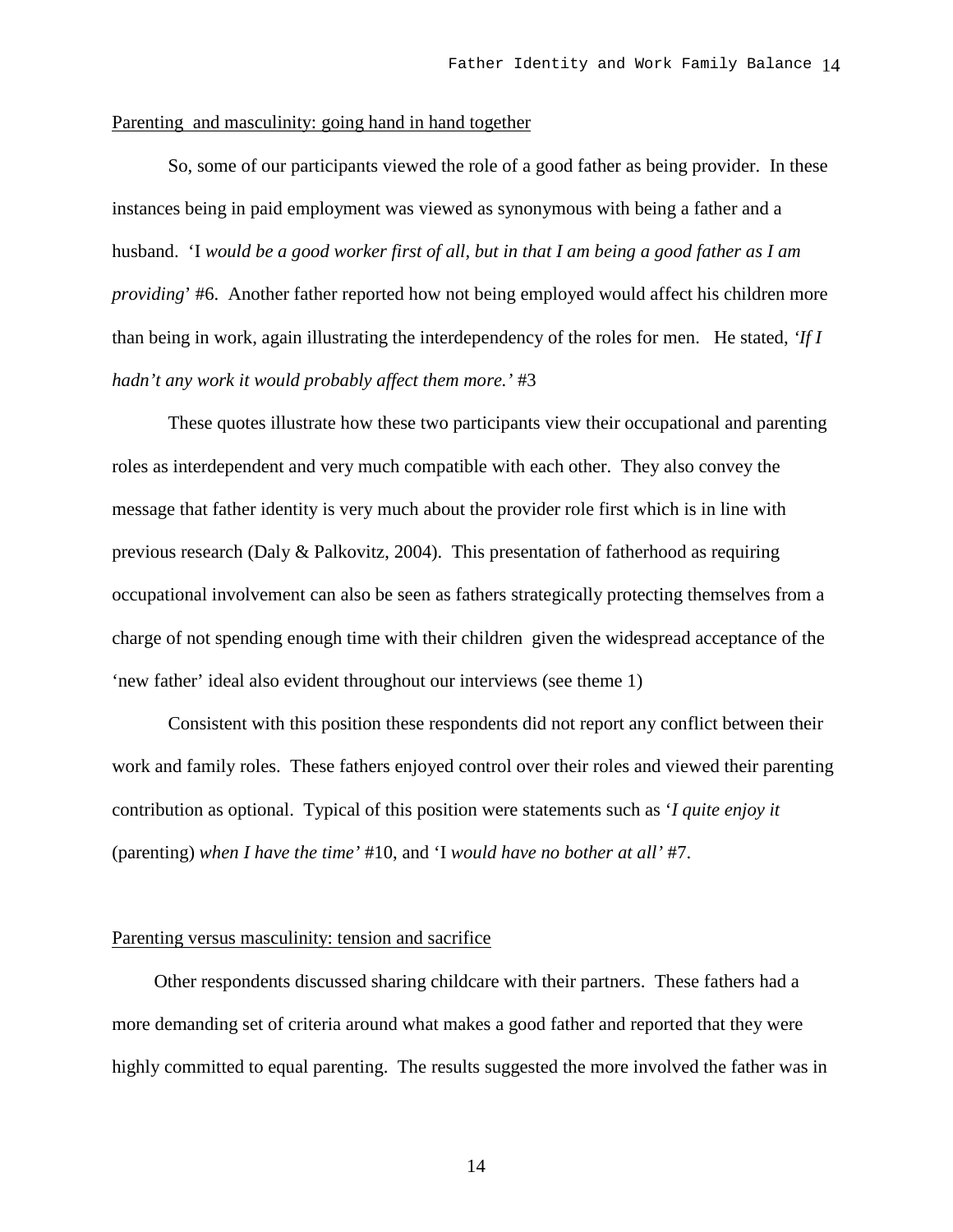parenting, the more his sense of work life balance tended to waver. The mental strain due to concern over competing demands was frequently alluded to. The views of these respondents were in marked contrast to those with more traditional expectations of the fathering role. For instance, fathers reported:

*"You just have to do it, you just have to get on with it, obviously the children have to come first. You have to make them blend in, sometimes you have to make sacrifices, other times it works out alright…it is not easy on the mind either".* #1

"*You know you get up in the morning and I have to get the wains ready, get them fed and get them out and then you are coming to work and they are pulling at you every bloody direction and then you go home and then you are pulled in different ways. It is difficult, Jesus Christ like everything it is difficult..., you are pulled in every bloody direction."* #8

The use of language in these latter two quotes is particularly interesting. These men talk of juggling and blending things, and making sacrifices. Consequently, their views are strongly reminiscent of much of the literature documenting women's views of combining paid employment and motherhood (Yavas et al, 2008 ). They are also consistent with Aumann et al (2011) who more recently have coined the phrase the 'new male mystique' whereby men are now under pressure, not only to be the primary provider but also to be the involved and loving father. Thus, according to Aumann et al (2011) they are subject to the same pressure that women were when they initially entered the workplace decades ago, and indeed still are today.

A second notable area of disequilibrium for men was the incompatibility of new fatherhood ideals with traditional definitions of masculinity. This created a tension for respondents when they tried to translate their parenting intentions into behaviors.

One man when asked what he thought a good father was, he succinctly remarked: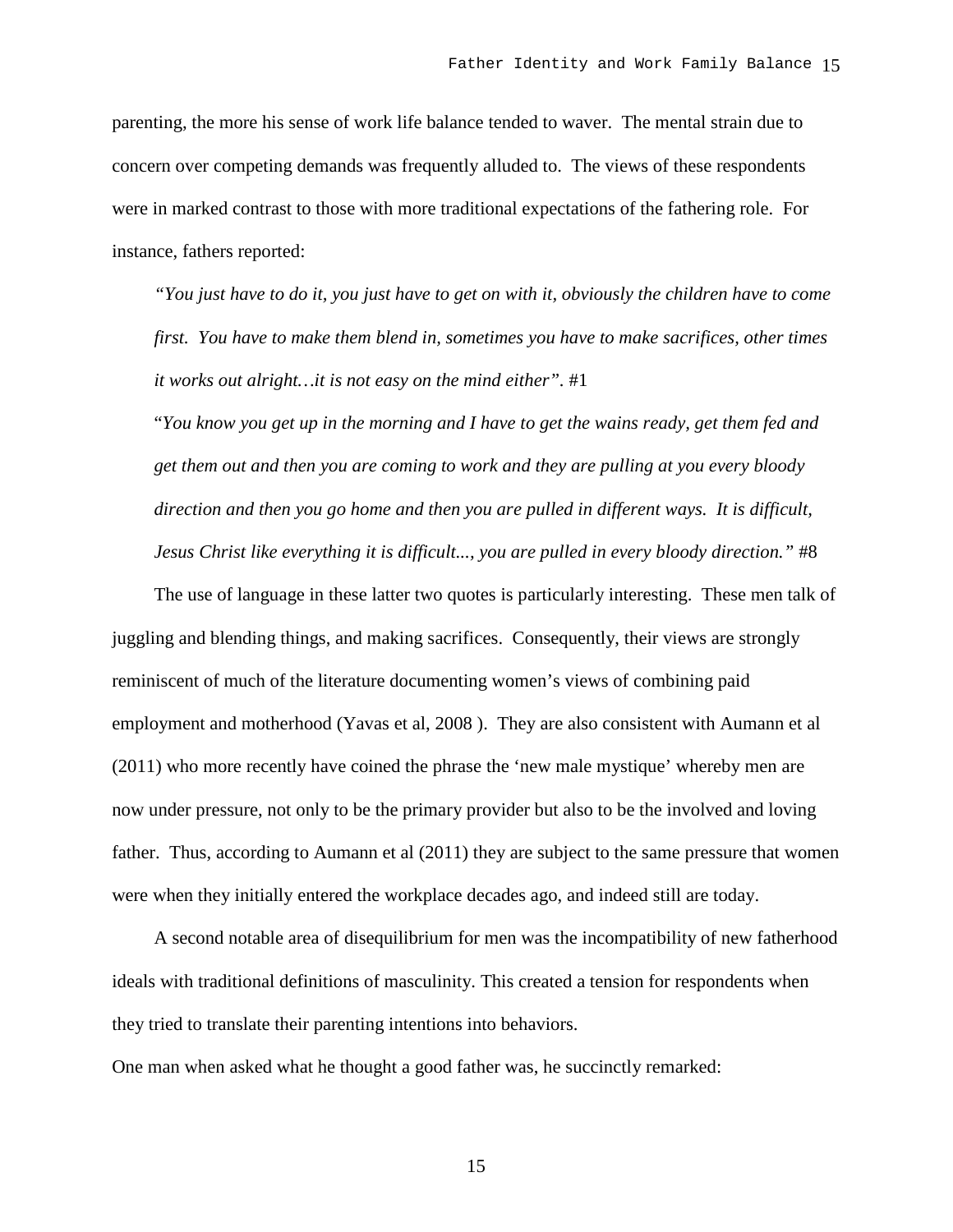*"There is a question. I think a lot of people know the answer to that question, it is just putting into practice is the problem…"*#1

More tellingly other participants stated that sharing of parenting and childcare duties would threaten their stereotype of themselves as a man (here referenced through a perceived inability to face his mates were he to do '*what a woman would have to* do'). A second father articulated the sense of violating of norms he would experience were he to push '*the trolley about the supermarket*' which he though would also reduce his sense of shared identity with his friends.

*"...I don't think men are prepared to accept the discipline of doing what a woman would have to do within a household environment, ...They would just say, no way that is not for me, how could I go to the pub and drink with my mates after that."* #1

*"I would feel a bit of a pansy pushing the trolley about the supermarket, I mean none of my friends do it."* #13

Here then the incompatibility of new fatherhood ideals and traditional definitions of masculinity were readily apparent as was a keen reluctant on the part of these fathers to behave contrary to traditional gender roles for fear of negative repercussions (Prentice & Carranza, 2002). Where a gap between the modern ideal of fatherhood and actual performance was located, respondents presented this as justifiable in a number of ways. For instance women were described as being more suited for childcare and domestic labour, and the gendered division of parenting responsibility was presented as a personal choice made knowingly by couples. Take for example the following description of the innate abilities of women and men presented by one respondent –acknowledging the contribution of mothers on the one hand, whilst simultaneously presenting it as beyond the capability of men and as effortless for women: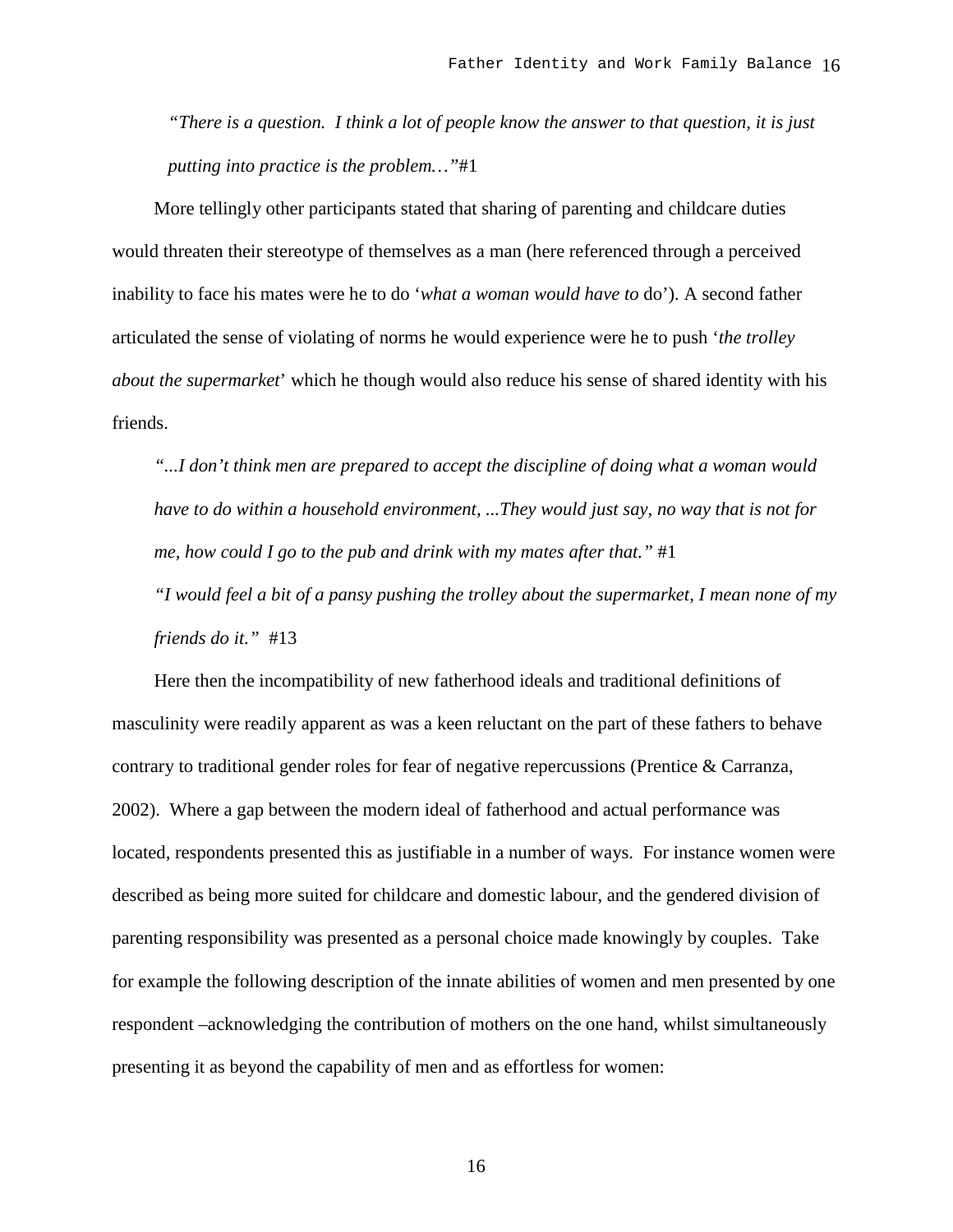"*I think women have greater organisational skills than men, for example a mother can be at home and she can be cooking a lunch, she can have 2/3 pots on boiling…. And she can manage everything because I think mothers have this skill whereby they can do three or four things simultaneously whereas men can't…. A man can only do one thing at a time, I think it is an inbuilt thing because of the nature of motherhood, that there is this protective element that women can do this."* #9

*"I just think it is made easier for women by the workplace. You know the reality of my job is if someone wants work done I need to go and do it, otherwise someone else will –I can't afford in the present climate to turn my nose up at work*." #13

Interestingly however, societal structures and organizations were implicated as constraining choices. One father felt that government and employers should provide guidance and support for fathers to be at home stating: '*So I think if you have a couple or three young children, maybe organisations need to look more at the mother's need for the father to be there at times'* #2. It is of course interesting that this comment, whilst orienting to progressive change for families and fathers, presents without any sense of irony, the mother as the primary carer and the father to be there '*at times'*.

3. Fathers Perspectives on the Ups and Downs of Combining Work and Family.

Participants reported enjoying the benefits of combining work and family roles and also instances where conflict occurred. Our orientation here in the first instance to the benefits of combing work and family roles represents an important element of this category, orienting as it does to the perceived benefits of fatherhood for men and moving beyond the notion that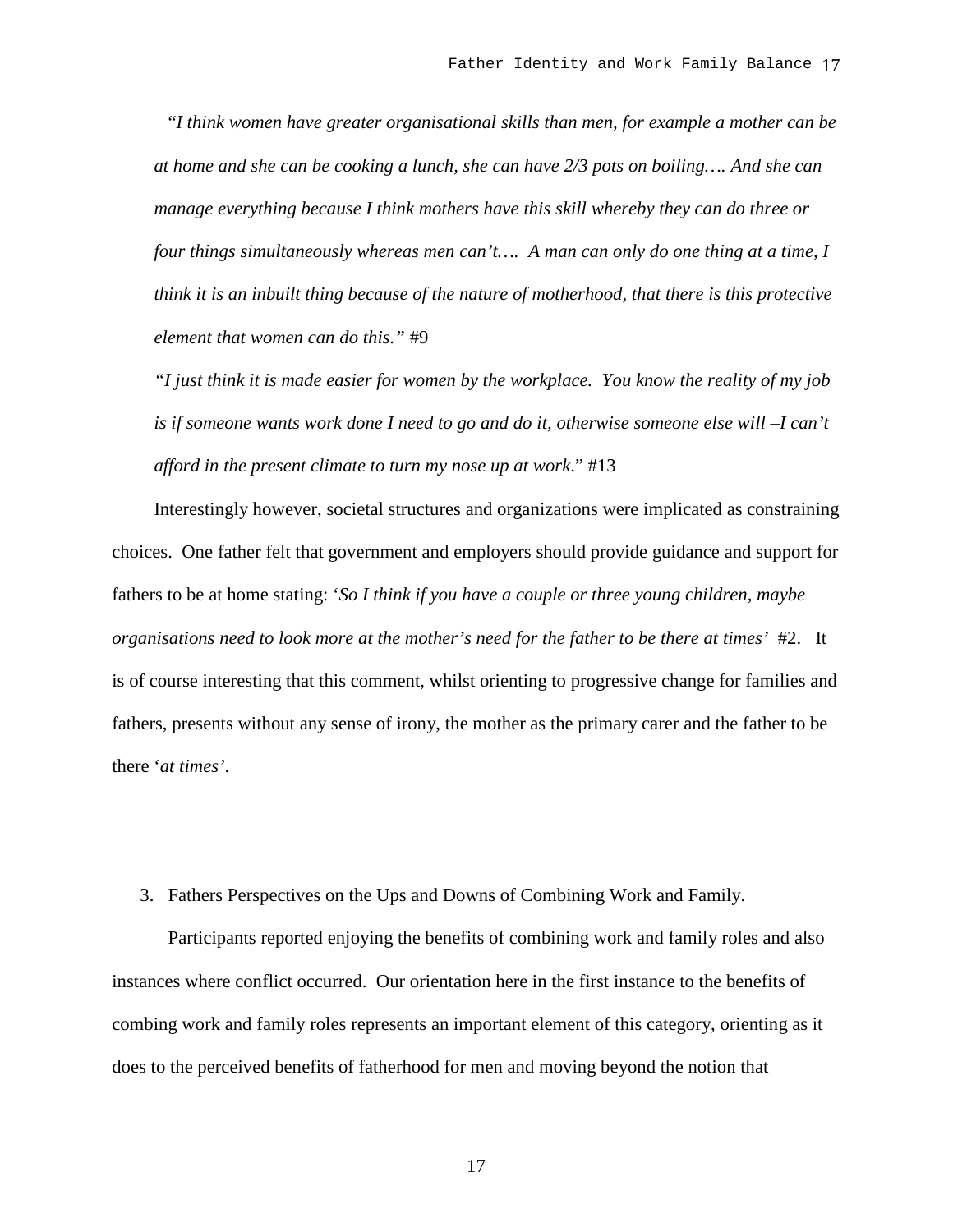combined parental and family roles are necessarily problematic. That said, fathers outlined the perceived costs to being a working father identifying negative emotional spillover and the potential detrimental impact of work on their relationships with their children.

### Work-family integration – benefits and rewards

Fathers interviewed placed value on their role as father and discussed how the more they became involved in the caring for their children, the more they enjoyed it. Participants viewed fatherhood as having a bidirectional quality as well as being a reciprocal process where fathering behaviour enhanced one's sense of being a good father. For example, in some cases being a father represented a sense of personal fulfilment and enjoyment at establishing an emotional connection with your children and the benefits that this brings. Whilst respondents reported that becoming a father was challenging, as the quote below indicates they had not expected the positives that ensued:

*"I never had anything like that to do before as I was the youngest in my family. But after I became competent, I actually enjoyed it you know, I enjoyed doing things for them and I felt needed and I really liked it."* #9

In addition to changing their outlook and experience of life, respondents believed others' perceptions of them changed when they became fathers. One participant discussed how in his opinion being a father changed a work colleague's perception of him. In direct contrast to the perceived negative consequences from colleagues that are sometimes reported by women who become mothers (Nicolson, 1996), he believed that he was perceived as being more responsible and mature since becoming a father. This also highlights the positive responses that men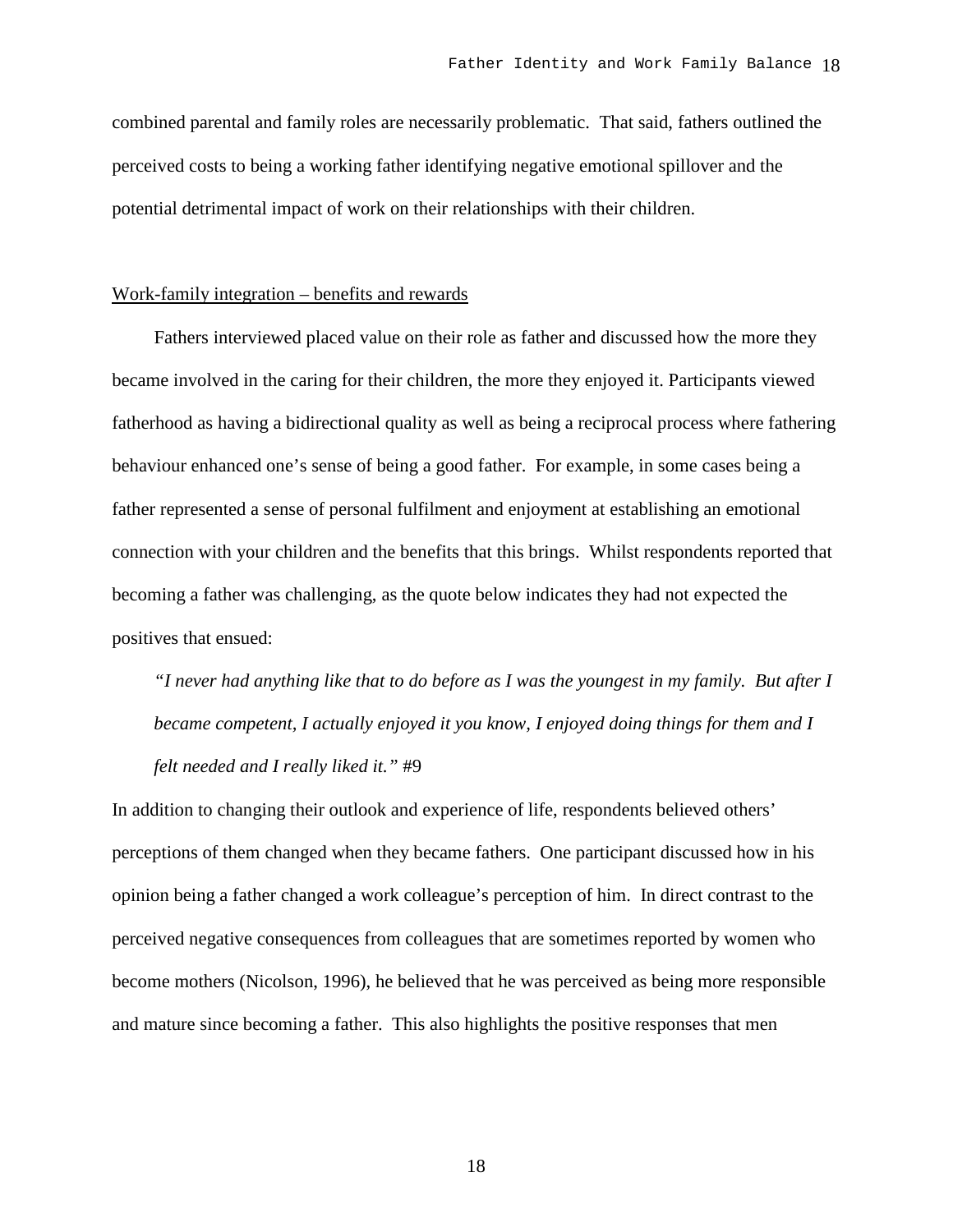encounter in occupational settings when they behave in line with their traditional gender roles. He stated,

*"I don't know, but since I, we've had the wains, the boss seems to rely on me more, it's like he knows I have them to support and I am more reliable and dependable now.*" #5 Positive emotional spillover between work and family life was also highlighted as a benefit of combining occupational and parenting roles. For example one father stated:

*"I suppose the only positive thing, I think work is good for you, work is good for you as a person, for your self esteem, for your confidence everything, so I think work makes you a more comfortable happier person, which then generalises to your family."* #12

### Work family conflict – sacrifice and spillover

On the other hand, men also articulated clear negative emotional spillover from work to family in particular. This 'kick the cat syndrome', which we have not seen described in the literature previously was viewed by men as inevitable. A statement reflecting this was:

*"On the emotional level, you take it out on them depending on the kind of day you have had. But we all do that, and it is not just this job, say a man out laying bricks all and he comes home and he is soaking, of course he is going to take it out on the wife." (laughing)* #8

Perhaps because of these difficulties that men encountered, respondents also articulated a perceived lack of support for fathers. The lack of workplace support was also highlighted with men discussing how they had to take a lot of work home with them which would affect their family life or that it was difficult for them to get time off. One man mentioned how he believed that the possibility of taking a day off to attend to family responsibilities was just not an option.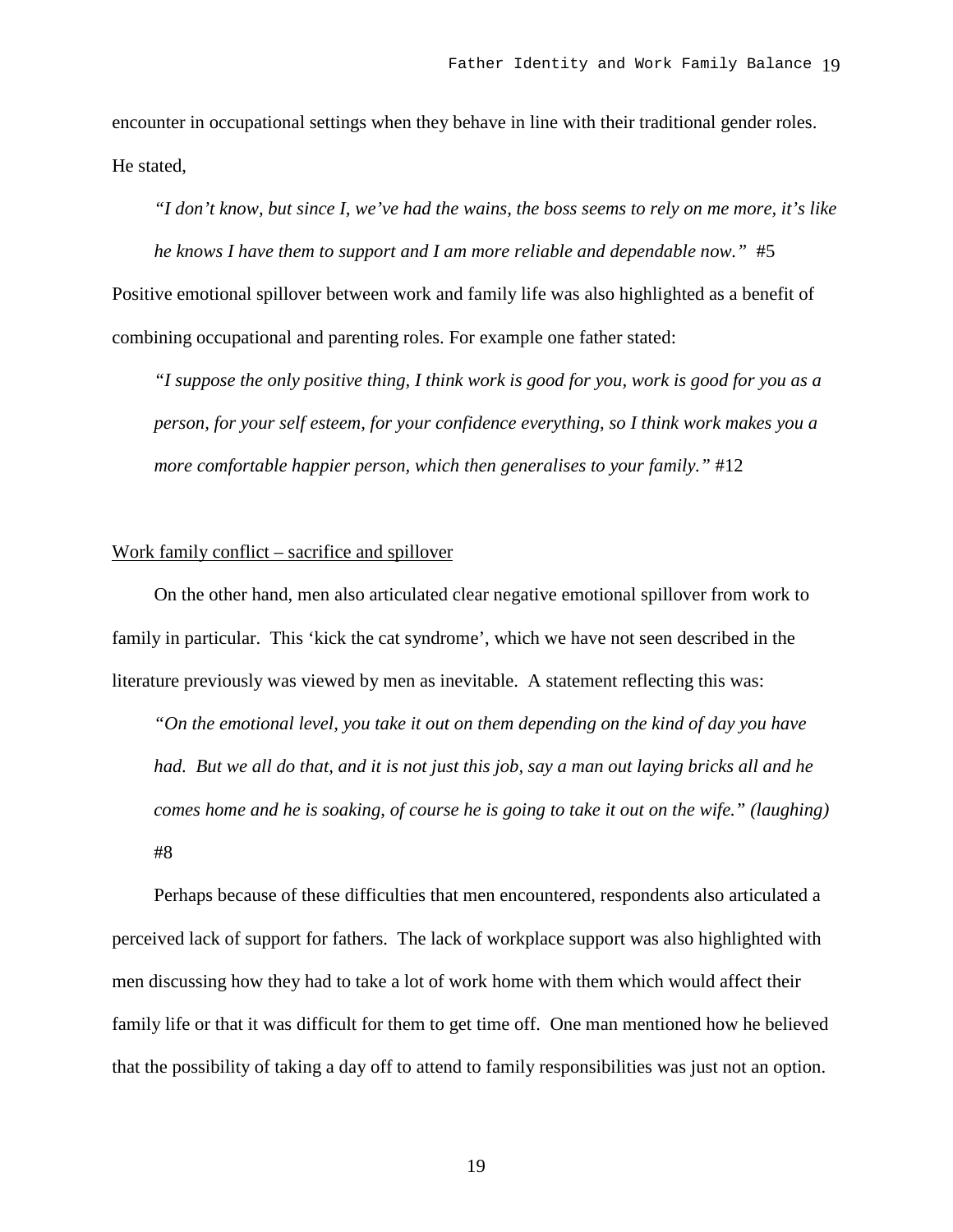It is worth noting that this quote illustrates how behaving against traditional gender norms can provoke negative reactions in the workplace:

He stated,

*"I can't really take days off to see to the children, my boss would take a long look at me if I asked him for time off for that."* #10

This lack of organizational support reportedly had a detrimental impact on father child relations. Fathers reported how working long hours has a negative impact on their relationship with their children. Some of the fathers believed that the mother enjoyed a much closer relationship with the children than they did, which they put down to them working long hours. For instance they remarked:

*"All you have to do is notice who the wains want when they are sick, it is Maria..."* #10 *"She knows more about them, about their schoolwork and their friends whereas I would have to ask all these questions..."* #6

The challenges that men face when trying to fulfill their work and fathering roles become all the more apparent in light of the current economic downturn. Against this backdrop, fathers feel they have no choice but to take the work when they can get it:

*"She would usually be the one that would have to take off if they were sick or anything like that. I wouldn't have any problem with taking off work myself but nowadays you*  have to take the work when you can get it, we are under severe pressure at the minute, *the work just isn't out there."* #13

It is not surprising then that fathers highlighted the scarcity of work family policies and the pressure that they feel not only to provide for their family but to work long hours: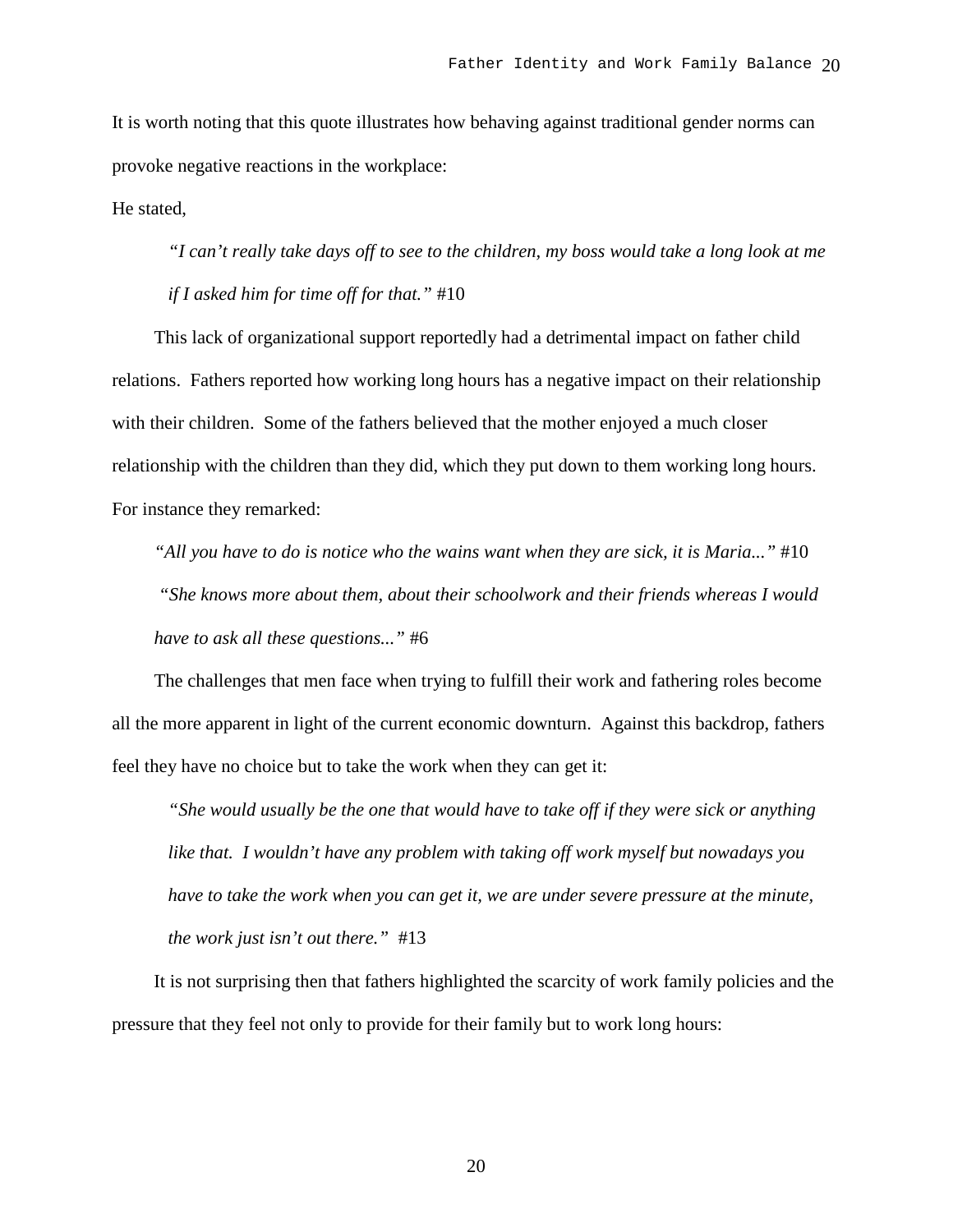*"I often see myself not getting in to 8.00 at night and still maybe having more stuff to do. You see, they pay a lot of money and boy do they look for a return. I have no option but to do it, if I don't they will get someone else who will." #15*

*"I think a wee bit more understanding and support of policies, at a governmental level, but also within the workplace." #12*

Interestingly, not only were work family policies deemed as important but also the workplace culture. One father described how he found it easier to take time off, in his opinion, not because of the policies but because he worked in a predominately female workplace and because they took time off, he was also able to:

"I think if I worked in somewhere like the shipyard, or a factory or as a mechanic where there are predominately men I don't think it would be feasible. I think it's really because it's who I work with, predominately with women who take off quite regularly. Say a colleague is off on dependant leave, well they can't turn round to me and say well, she can have off but you can't..." #11

# Discussion

This study set out to explore men's expectations and perceptions of fathering, their perceptions of themselves as fathers, men and workers and how these perceptions relate to their behaviour as fathers. Our findings illustrated a range of meanings and expectations attached to notions of a 'good father'; from traditional understandings of fathers as breadwinners and providers, to more highly involved conceptualisations of fathers as active parents. Our findings corroborated a diversity of the fathering experiences and variability in commitment to the role in line with previous research (Lewis and Lamb, 2007). The findings speak to how perceptions of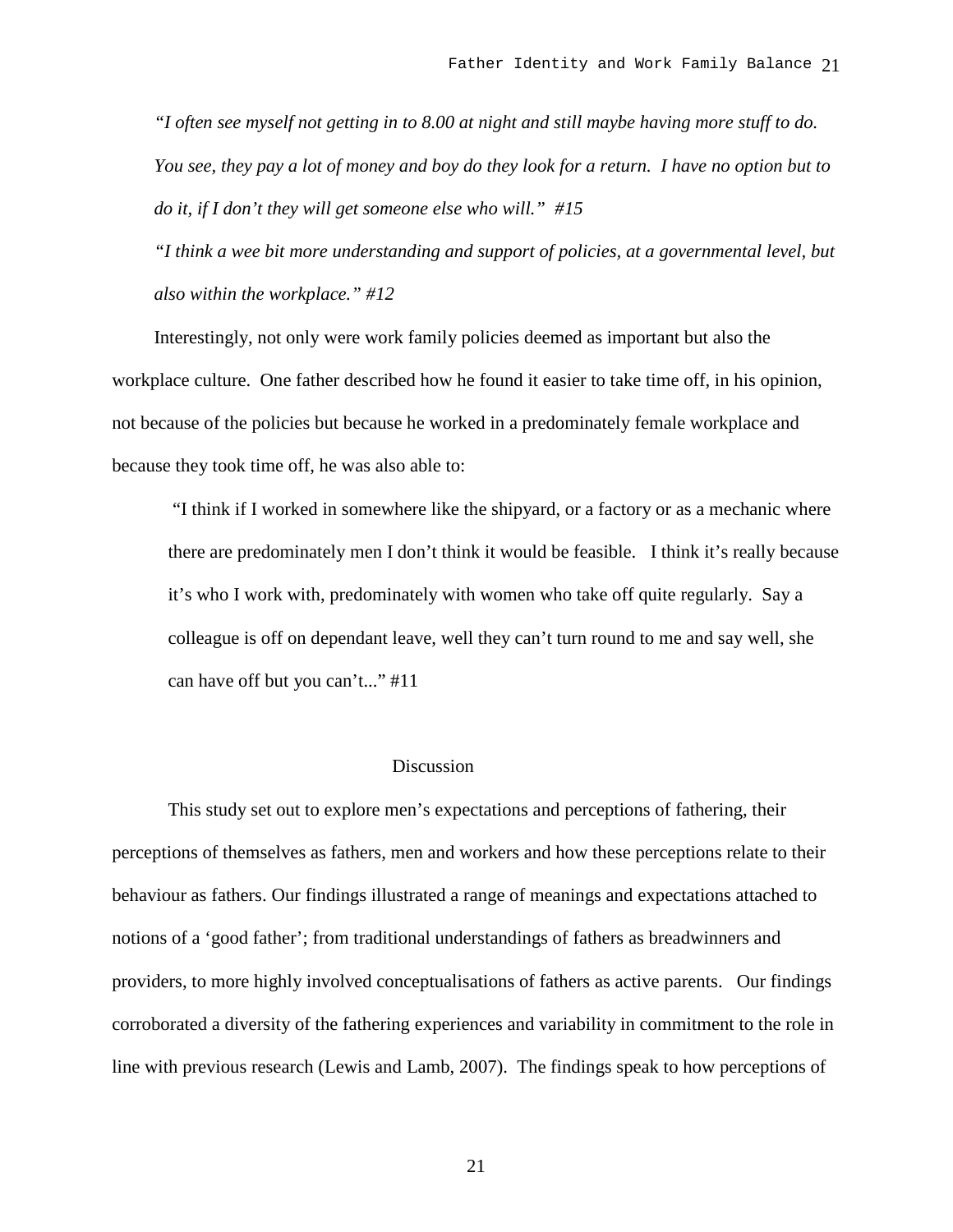fatherhood are linked to and influenced by men's normative views of the male role within the family and in wider society. Clear interplay between work and family roles was evident in those that subscribed to both traditional and modern notions of fatherhood. In direct contrast to the literature relating to motherhood (Gregory & Milner, 2008), where women report viewing their work and family roles as independent, our fathers viewed the roles very much as interdependent, in that their role as a worker helped them fulfil their role as a father. As a consequence, there was clear evidence that men reported many advantages to combining work and family roles, something which is less often reported in the literature on working mothers.

Also apparent throughout the interviews was the widespread understanding of the new ideals of fatherhood. These new fatherhood ideals were not always seen as compatible with traditional definitions of masculinity and fathering. Consistent with Halford (2006), there seemed to be a significant gap between the fatherhood ideals and actual fathering practices for some of the fathers. This gap between idealised father behaviour and father's everyday reality was justified in a number of ways. One which dominated was the notion that mothers were inherently better at caring for children than fathers. A corollary of this finding was the frequent conflation of the role of father and husband evident in the interviews. Fatherhood was often defined and referenced through the lens of wives and mothers. Normative views concerning gender roles were internalized and appeared to shape behaviour not only directly, but indirectly through the expectations that others will disapprove of behaviour which go against gendered expectations. Our findings points to a number of instances whereby participants reported approval or disapproval depending on whether or not their behavior was deemed gender role congruent. Indeed this was pointed out explicitly by one of the fathers who, in a peculiarly Irish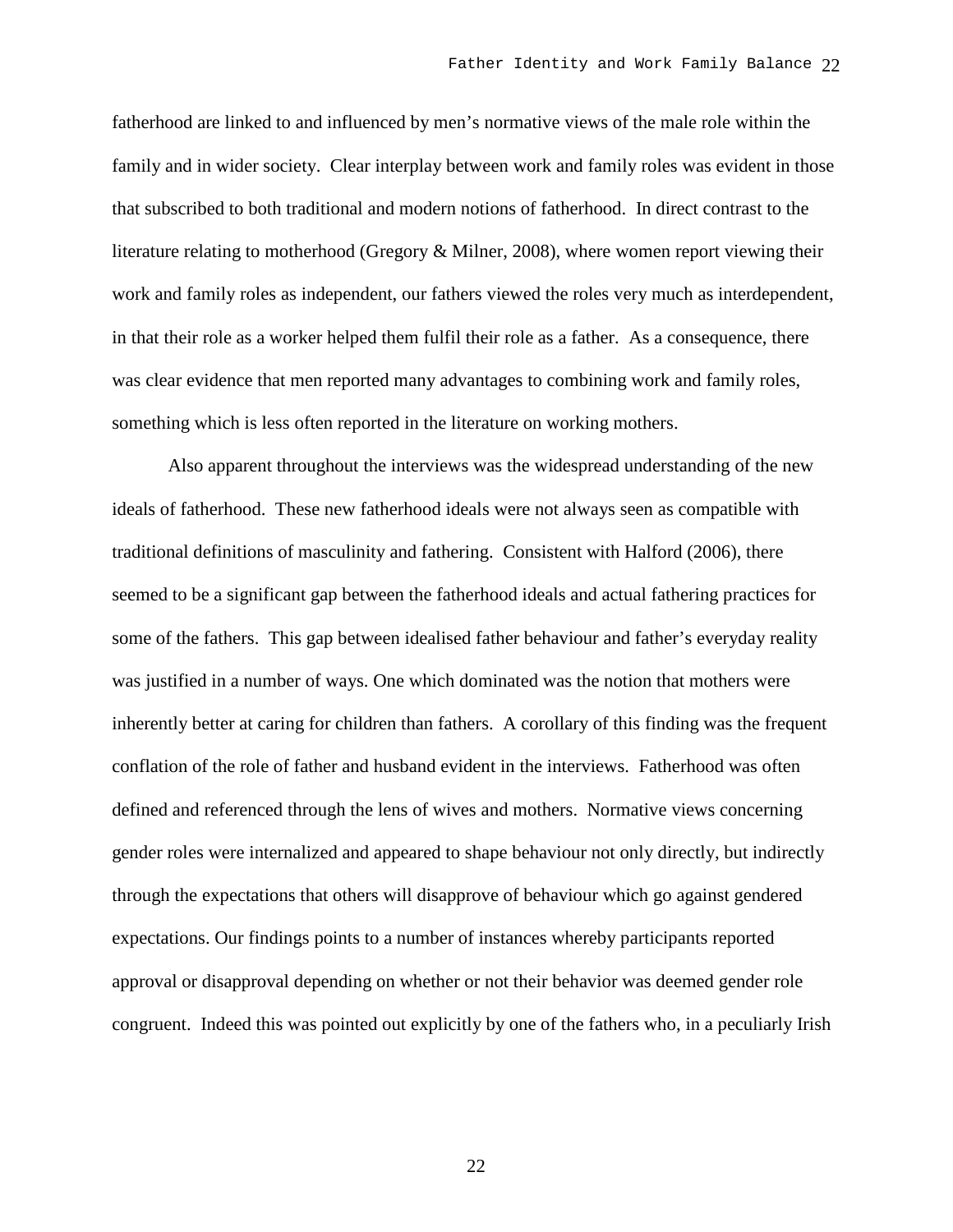and culture specific way, believed doing 'a woman's chores' would mean fathers could face the ridicule of their peers in the pub!

Our findings also illustrated how a father's identity and expectations of their parenting role was related to their behaviour within that role. For instance, fathers who believed that a good father is synonymous with providing felt that they were adequately fulfilling their role as a father, by simply being in paid employment. Those fathers that viewed the father identity as being more involved described combining the roles as considerably more challenging. These fathers described the experience of being pulled in different directions and constantly having to juggle the competing demands of parenthood and paid employment. Key to understanding these variations appears to be the importance that men attach to their work, family and gender identities and the normative parameters associated with each identity. For example for those fathers who perceived that their worker identity was central to their sense of selves, balancing the demands of the two roles was unproblematic.

In some cases, it was clear that the worker identity had taken on central importance because of extraneous threats such as insecure employment or competition. In such cases, the importance of maintaining income for the family was prioritised over engagement with children, which was then seen as optional and at their discretion. Self-categorisation theory suggests that extraneous contexts effect our self definitions, and these contexts (for example being in or out of work) can also influence how we appraise ourselves as group members (good father/husband or bad father/husband). Available research evidence indicates that where such threats to important identities exist, individuals are more trenchant in their attitudes (Haslam, 2004; Muldoon & Lowe, 2012). As such, willingness to break with traditional notions of the male role or fatherhood or engagement with activities associated with femininity or motherhood becomes less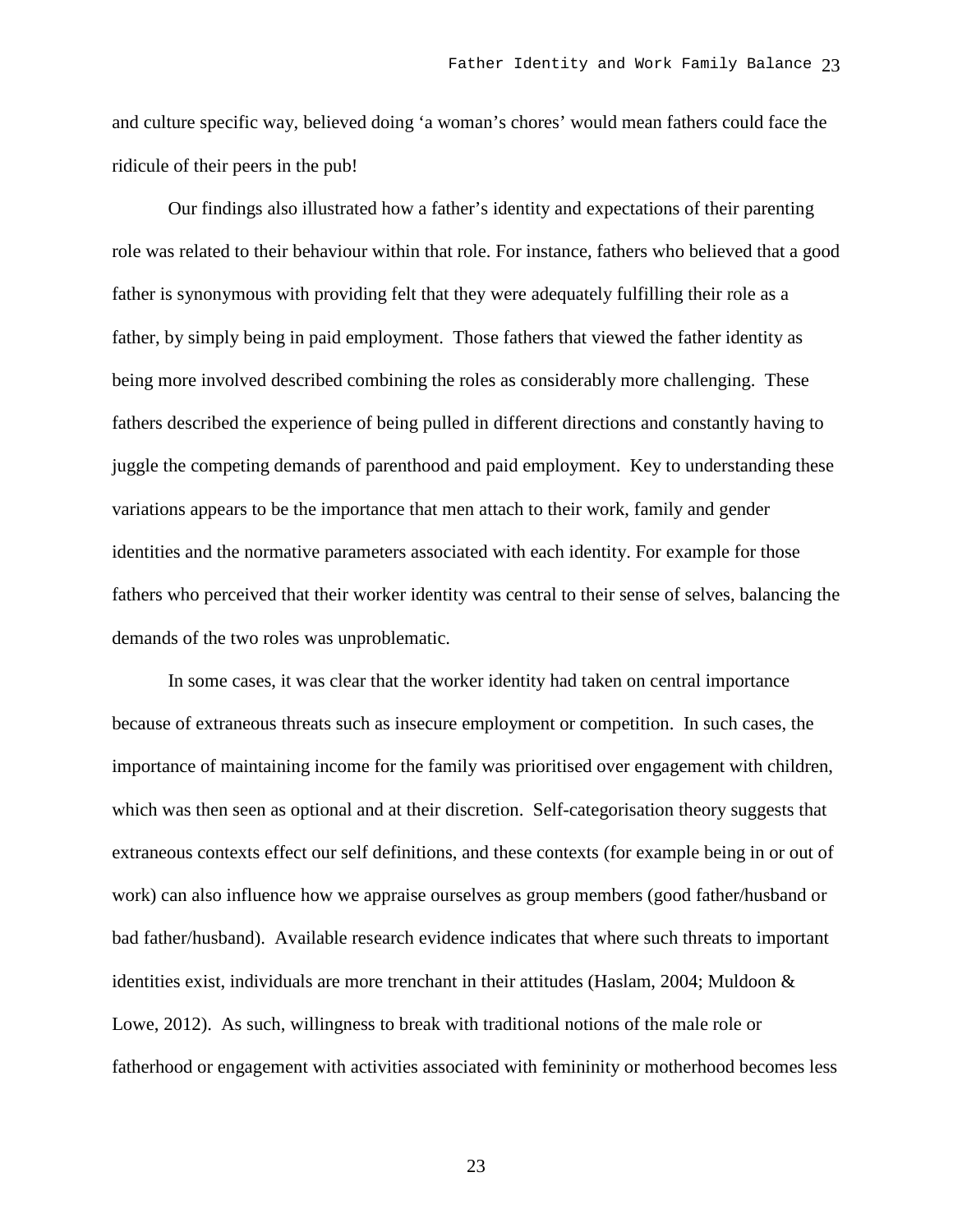likely. Paradoxically, this is likely to have the greatest consequence for men who subjectively perceive unemployment as emasculating, making them less willing to engage with their children at a time when they have available time to do so. In times of financial crisis, therefore it may well be that regressive social change is facilitated by this process.

One potential way in which this effect could be countered is by focusing on the less well understood effects that behavior may have on identity (Cast, 2003). Whilst attention has been paid to the effect of identity on behavior, the potential for a process flowing in the alternate direction is less often considered. Cast argues that given that the self is a process which shapes and is shaped by interaction, it seems plausible that not only should identity affect behavior, but behavior in turn impacts on identity. This is particularly relevant to a debate about fathering, as Carbera et al (2000) point out, men do not father in a social vacuum. Thus the bidirectionality of the father-child relationship needs to be considered, and whilst much research has been conducted on the positive outcomes for the children, we know less of the impact on the father. Our findings illuminate this issue, in that fathers suggested that the more effort they put into their role of the father, the more they received out of it, which in turn served to alter their expectations and meaning of fatherhood. This was not confined to their own perceptions, in that some of the men perceived a positive change in how their colleagues and managers viewed them as a consequence of fatherhood. Thus for men, contributing more to the fathering role can help to change not only their own expectations but others around them.

Our study is limited in terms of sample size and demography (all respondents living in Northern Ireland), however our data collection, analysis and verification processes ensured saturation of the qualitative categories articulated here. Future research would benefit from including mothers' perspective on these issues, and more particularly dyad parent interviews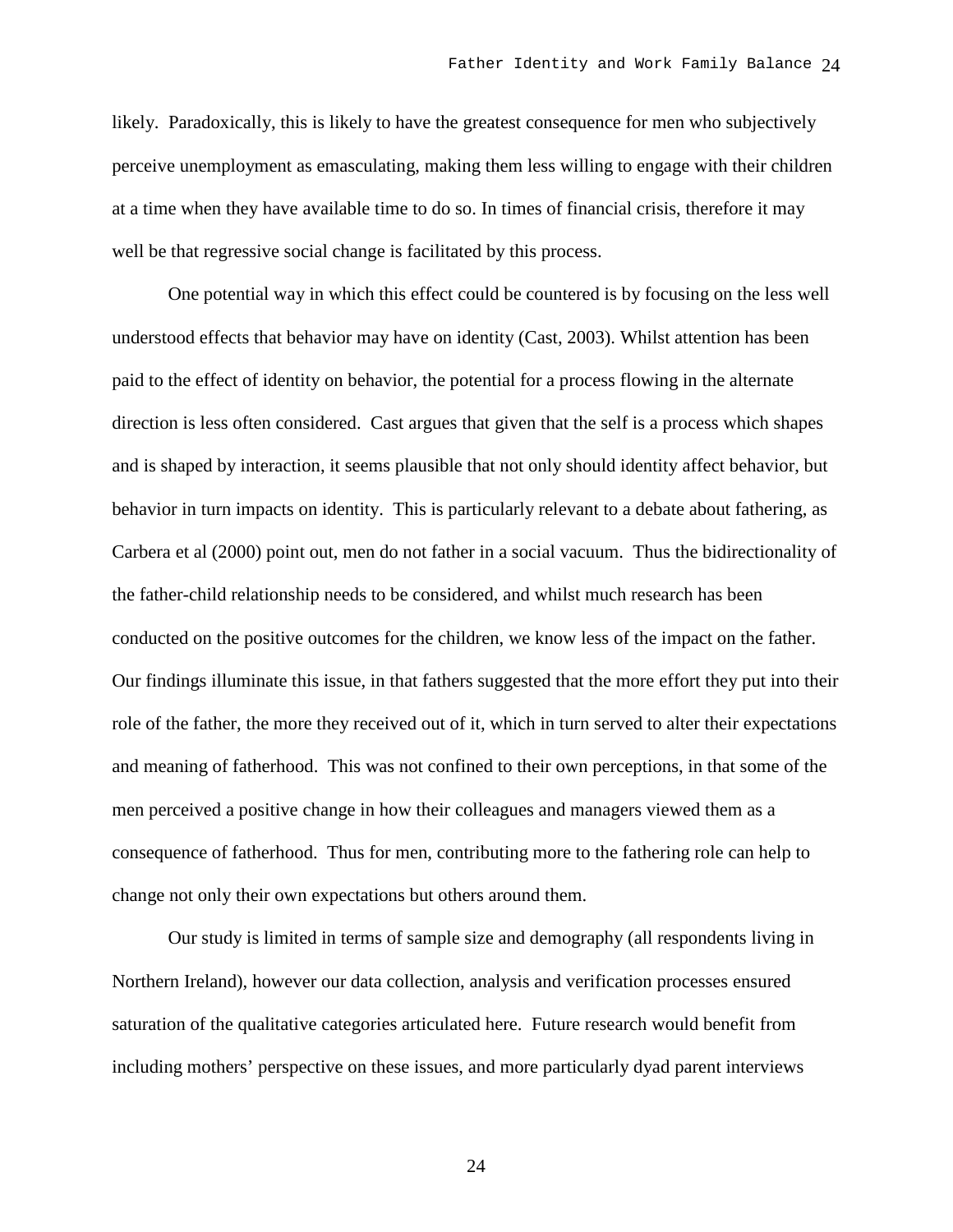which would allow the inter-relationship of father's and mother's practices to be more fully considered. Additional research should also consider the issues that arise for specific groups of fathers such as, low income and unemployed fathers or perhaps those looking after children with complex healthcare needs who face particular challenges.

Despite these limitations, our results illustrate the significance of identity processes in exploring how men view fatherhood and consequently negotiate their work and family lives. Our findings suggest that the new norms of fatherhood have reached fathers in our study and they are aware of the increased requirement upon them as fathers to engage with their children personally, emotionally and in everyday ways. However, despite the considerable social change in recent decades and significant change in how fathers parent, there remains a lingering gendered division of roles within the home. Our findings suggest that this may in part be attributable to the tensions that exist for fathers as they try to navigate the demands of their parenting, gender and occupational roles. This tension is writ large in those situations where the expectations of 'new fatherhood' conflict with other normative expectations. Being emotionally available and involved with the children is difficult where long hours are required to be viewed as a good worker and breadwinner, or where traditional masculinity is central to acceptance within a friendship network. The lack of institutional and cultural support for parents, the threat associated with insecure employment and the continuing disapproval of gender incongruent behavior remain important agenda items in the pursuit of egalitarian division of parenting, and a real shift towards 'new' parenting practices to the benefit of fathers, mothers and their children.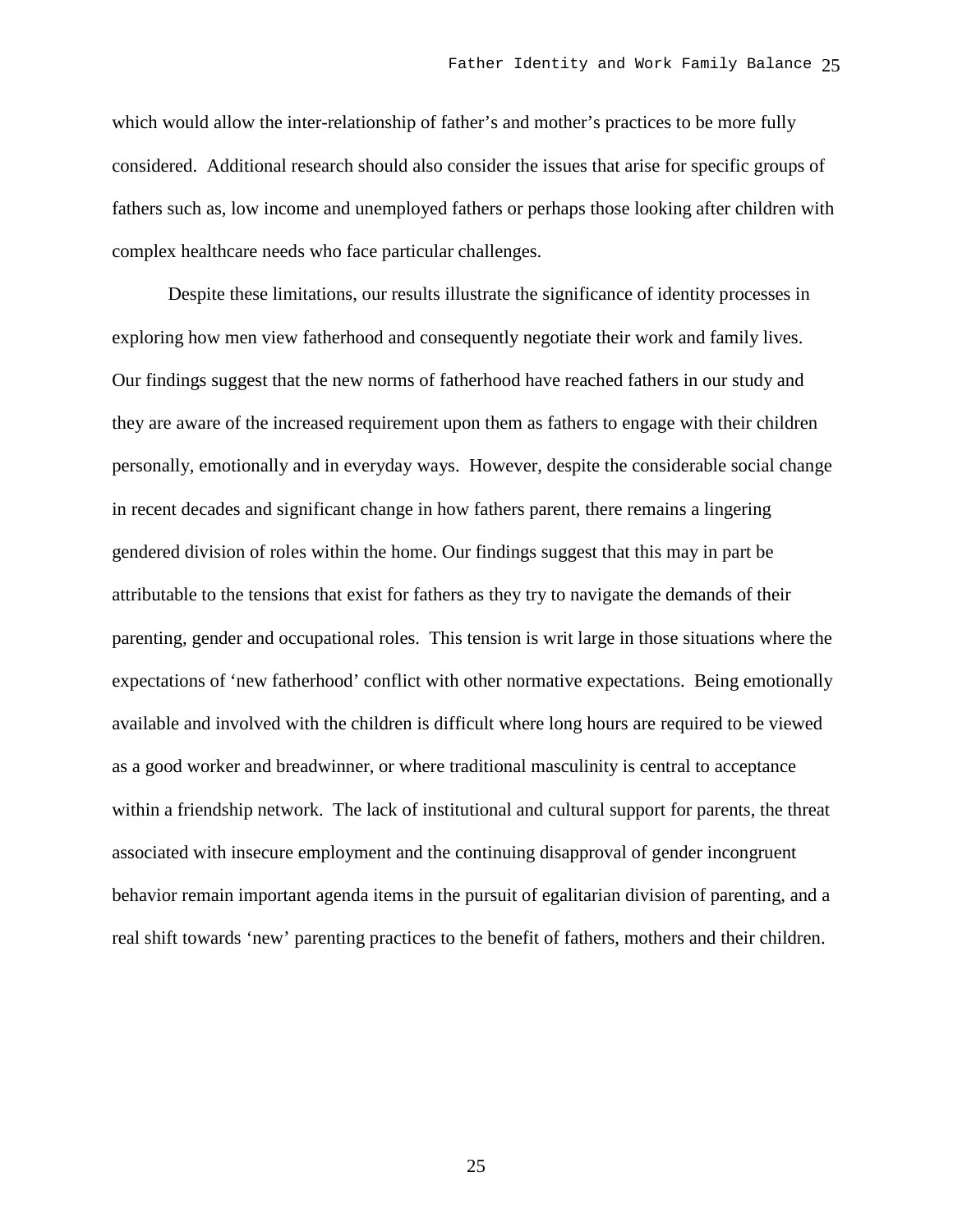#### References

Aumann, K., Galinsky, E. & Matos, K. (2011). The new male mystique. New York:

Families and Work Institute. Retrieved from [http://familiesandwork.org.](http://familiesandwork.org/)

Bronte-Tinkew, J., Moore, K. A., & Carrano, J. (2006). The father-child relationship, parenting styles, and adolescent risk behaviors in intact families. *Journal of Family Issues*, *27*(6), 850-881.

Carbera, N. J., Tamis-LeMonda, C. S., Bradley, R., Hofferth, S., & Lamb, M. E. (2000). Fatherhood in the twenty-first century. *Child Development*, 71, 1, 127-136.

Cast, A. (2003). *Identities and Behavior.* In P.J. Burke, T.J. Owens, R.T. Serpe & P.A. Thoits (Eds.), Advances in identity theory and research (pp. 41-56). New York: Kluwer Academic.

Coltrane, S. (2004). Fathering: paradoxes, contradictions and dilemmas. In M. Coleman and L. Ganong (Eds.), *Handbook of contemporary families: Considering the past contemplating the future* (pp. 224-243). Thousand Oaks, CA: Sage Publications.

Cook, J., Jones, R. M., Dick, A. J. & Singh, A. (2005). Revisiting men's role in father involvement: The importance of personal expectations. *[Fathering: A Journal of Theory,](http://mensstudies.metapress.com/content/120394/?p=326fd9dc4995441cb4fc41a61503ac14&pi=0)  [Research, and Practice about Men as Fathers](http://mensstudies.metapress.com/content/120394/?p=326fd9dc4995441cb4fc41a61503ac14&pi=0)*, 3, 2, 165-178.

Cousins, C., & Tang, N. (2004). Working time and work and family conflict in the Netherlands, Sweden and the UK. *Work, Employment and Society*, Volume 18, 3, 531-549.

Craig, L., & Bittman, M. (2004). *The effect of children on adults. Time-use: analysis of the incremental time costs of children in Australia.* Paper presented at the workshop, Supporting children, English-speaking countries in international context, Princeton University, January 7-9, 2004.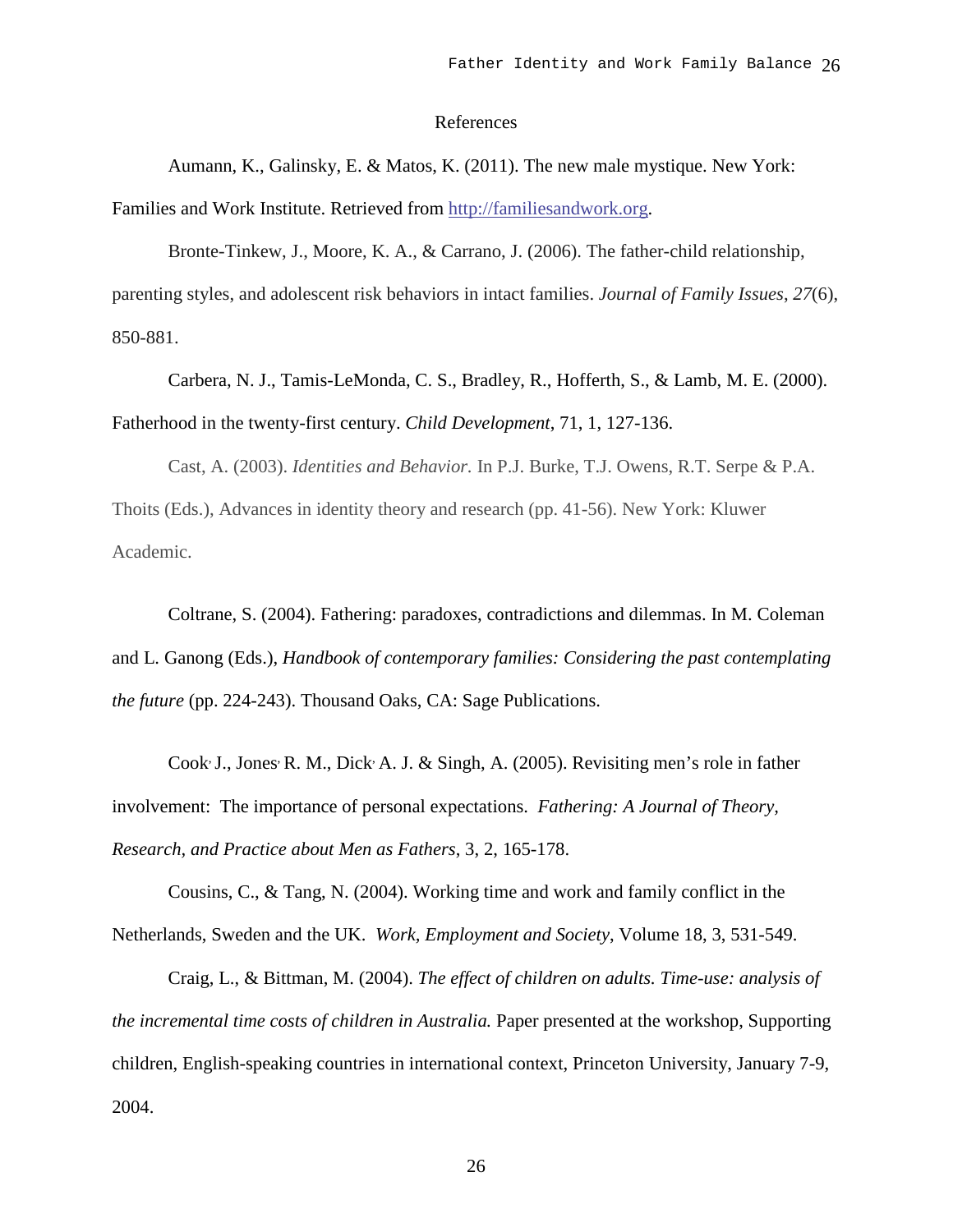Daly, K. (1993). Reshaping fatherhood: Finding the models. *Journal of Family Issues*, 14, 4: 510-530.

Daly, K., & Palkovitz, R. (2004). Guest editorial: Reworking work and family issues for fathers. *Fathering: A Journal of Theory, Research, and Practice about Men as Fathers*, *2*(3), 211-213.

Este, D. C. & Tachable, A. (2009). Fatherhood in the Canadian context: perceptions and experiences of Sudanese refugee men. *Sex Roles*, 60, 456-466.

Glaser, B. G., & Strauss, A. I. (1967). *The discovery of Grounded Theory; Strategies for qualitative research.* New York, Aldine.

Gregory, A. & Milner, S. (2009). Work-life balance: A matter of choice? *Gender, Work & Organization*, 16, 1, 1–13.

Harrington, B., Van Deusen, F., & Humberd, B. (2011). *The new dad: Caring, committed and conflicted.* Boston, MA: Boston College Centre for Work and Family.

Halford, S. (2006). Collapsing the boundaries? Fatherhood, organization and homeworking. *Gender, Work and Organization*, 13, 4, 383-402.

Haslam, S.A. (2004). *Psychology in organizations: The social identity approach* (2nd ed). London: Sage.

Henley, K., & Pasley, K. (2005). Conditions affecting the association between father identity and father involvement. *Fathering: A Journal of Theory, Research and Practice about Men as Fathers,* 3, 1, 59-80.

Henwood, K.L., & Procter, J. (2003). The 'Good Father': Reading men's accounts of paternal involvement during the transition to first time fatherhood. *British Journal of Social Psychology*, 42, 337-355.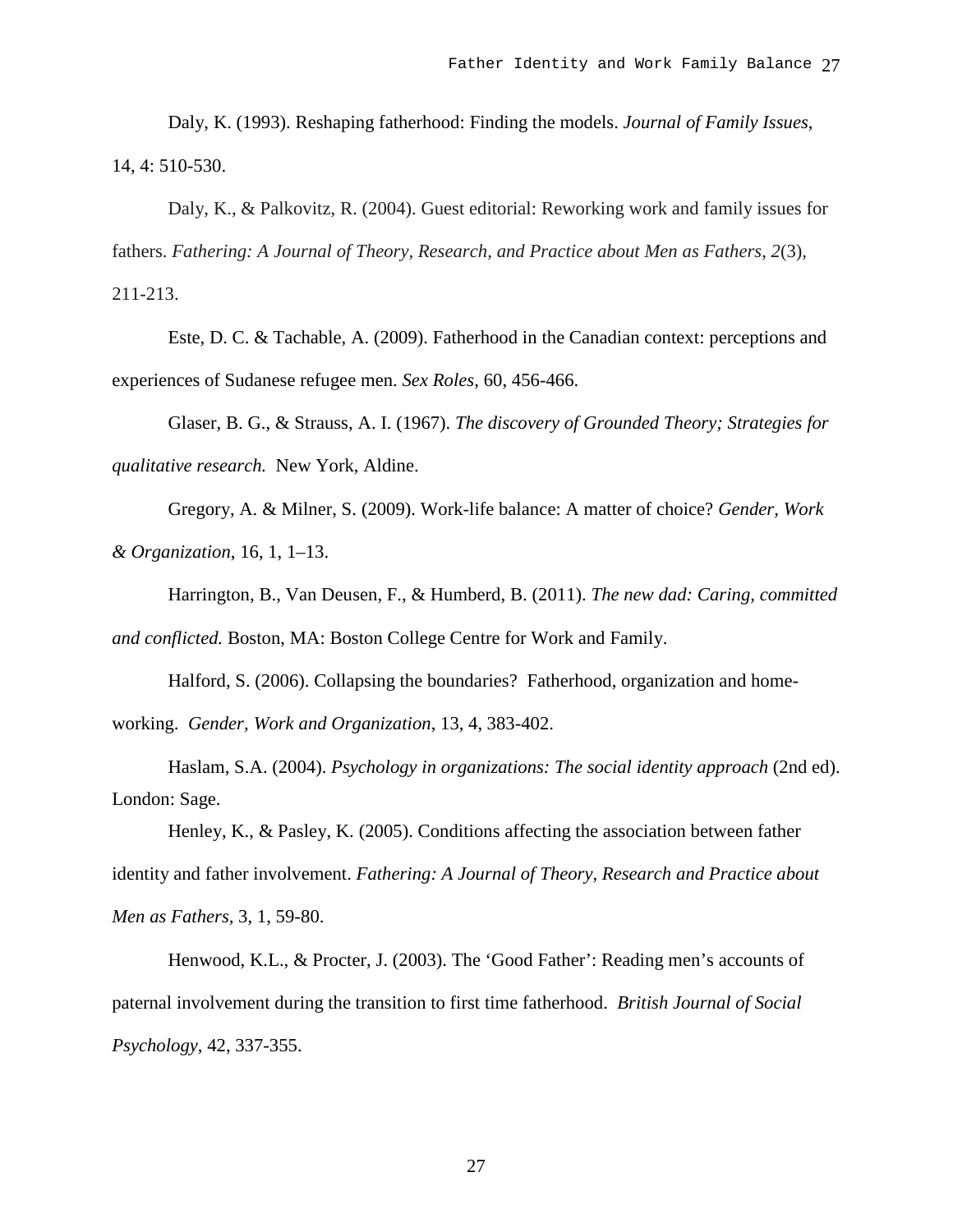Janzen, B. L., & Kelly, I. W. (2012). Psychological Distress Among Employed Fathers Associations With Family Structure, Work Quality, and the Work–Family Interface. *American Journal of Men's Health*, *6*(4), 294-302.

Lachance-Grzela, M., & Bouchard, G. (2010). Why do women do the lion's share of housework? A Decade of Research. Sex Roles, 63, 11-12, 767-780.

Laurijssen, L.I. & Glorieux, I. (2013). Balancing Work and Family: A panel analysis of the Impact of Part-time work on the experience of time pressure. *Social Indicators Research*, 112, 1, 1-17.

Lewis, C., & Lamb, M. E. (2006). *Fatherhood: Connecting the strands of diversity across time and space*. York: Joseph Rowntree Foundation.

Lewis, C. & Lamb, M.E. (2007). Fatherhood: Connecting the strands of diversity across time and space Chapter in 1-35: *Parenting: research and development.* 

http://www.jrf.org.uk/sites/files/jrf/understanding-fatherhood.pdf.

Lincoln, Y. S., & Cuba, E. G. (1985). *Naturalistic Enquiry*. Beverley Hills: Sage.

Lobel, S., & St. Clair, L. (1992). Effects of family responsibilities, gender, and career identity salience on performance outcomes. *Academy of Management Journal,* 35, 1057-1069.

Mannino, C., & Deutsch, F. (2007). Changing the division of household labor: A negotiated process between partners. *Sex Roles*, 56, 309-324.

Matta, D. S., & Knudson-Martin, C. (2006). Father responsivity: Couple processes and the coconstruction of fatherhood. *Family Process, 45*(1), 19-37.

McBride, B. A., Brown, G. L., Bost, K. K., Shin, N, Vaughn, B., & Korth, B. (2005). Paternal identity, maternal gatekeeping, and father involvement. *Family Relations*, 54, 360-372.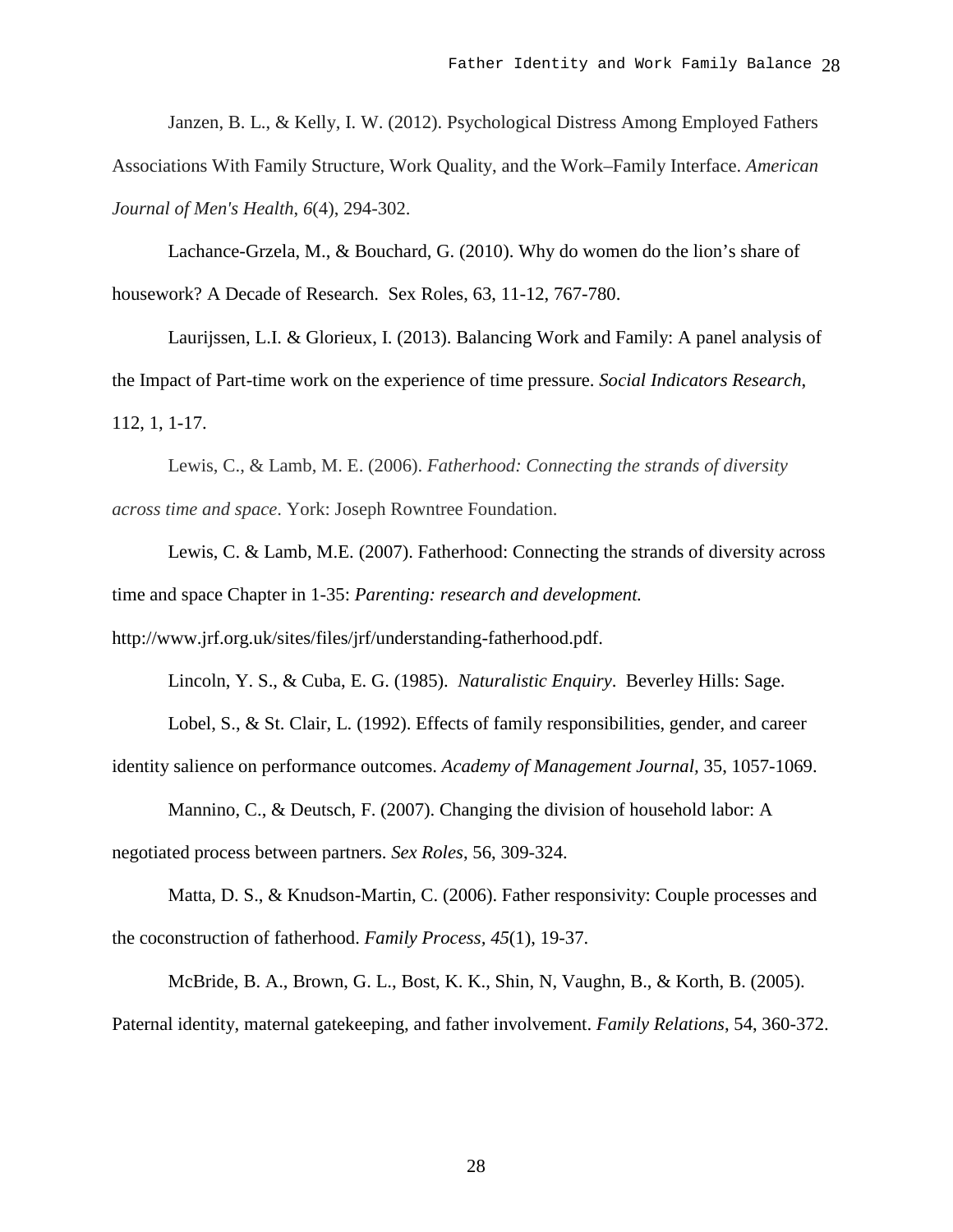Muldoon, O. T., & Lowe, R. D. (2012). Social Identity, Groups, and Post - Traumatic Stress Disorder. *Political Psychology*, *33*(2), 259-273.

McLaughlin, K., Muldoon, O. T., & Moutray, M. (2010). Gender, gender roles and completion of nursing education: a longitudinal study. *Nurse Education Today*, *30*(4), 303.

Muldoon, O., McLaughlin, K., & Trew K. (2007). Adolescents' perceptions of national identification and socialisation: A Grounded Analysis. *British Journal of Developmental Psychology,* 25, 579-594.

Nicolson, P. (1996). *Gender, power and organization: A psychological perspective*. London: Routeledge.

O'Brien, M. (2004). Social science and public policy perspectives on fatherhood in Europe' in M. E. Lamb (ed.), *The role of the father in child development* (4th ed.). New Jersey: Wiley.

O'Brien, M. (2005). *Shared caring: Bringing fathers into the frame*. London: Equal Opportunities Commission.

Olmstread, S.B., Futris, T.G. & Pasley, K. (2009). An exploration of married and divorced, nonresident men's perceptions and organization of their father role identity. *[Fathering:](http://mensstudies.metapress.com/content/120394/?p=c5df256c00134de0bf50ed90b549f196&pi=0)  [A Journal of Theory, Research, and Practice about Men as Fathers,](http://mensstudies.metapress.com/content/120394/?p=c5df256c00134de0bf50ed90b549f196&pi=0)* 7, 3, 249-268.

Pasley, K., Futris, T. G., & Skinner, M. L. (2002). Effects of commitment and psychological centrality on fathering. *Journal of Marriage and the Family, 64*, 130-138.

Pleck, J.H., & Masciadrelli, B.P. (2004). Paternal Involvement by U.S. residential Fathers: levels, sources and consequences. In M.E. Lamb (ed.), *The role of the father in child development* (4th ed.). Hoboken, NJ: John Wiley & Sons.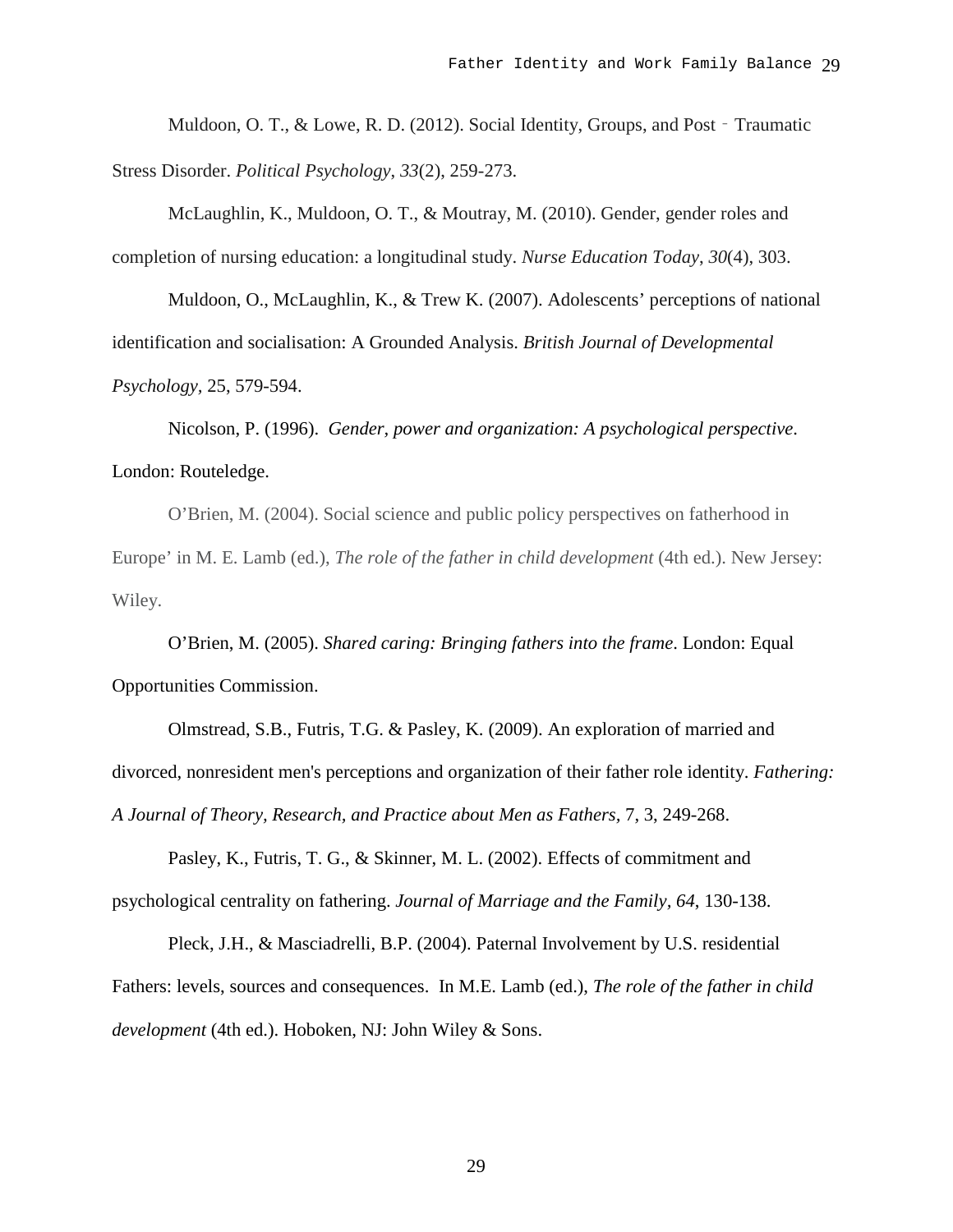Pomper, D. (2010). Masculinities, the metrosexual, and media images: Across dimensions of age and ethnicity, *Sex Roles*, 63, 682-696.

Prentice, D. A., & Carranza, E. (2002). What women should be, shouldn't be, are allowed to be, and don't have to be: The contents of prescriptive gender stereotypes. *Psychology of Women Quarterly*, 26, 269-281.

Ranson, G. (2012). Men, paid employment and family responsibilities: Conceptualizing the 'working father'. *Gender, Work & Organization*, *19*(6), 741-761.

Reicher, S. D. (1984). The St. Pauls' riot: an explanation of the limits of crowd action in terms of a social identity model. *European Journal of Social Psychology*, *14*(1), 1-21.

Sagi, A. (1982). Antecedents and consequences of various degrees of paternal involvement in child-rearing: The Israeli project. In M. E. Lamb (Ed.), *Nontraditional families: Parenting and child development* (pp. 205-232). Hillsdale, NJ: Erlbaum.

Schreider, R. (2001). The 'how to' of Grounded Theory: Avoiding the pitfalls. In R. Schreiber and P. Stern (Eds.), *Using Grounded Theory in Nursing* (pp. 55-84). New York: Springer.

Shelton, B. A., & John, D. (1996). The division of household labor. *Annual Review of Sociology*, 22, 299-322.Strauss, A., & Corbin, J. (1998). Basics of Qualitative Research. 1998. *Thousand Oaks*.

Stryker, S. (1987). *The interplay of affect and identity: Exploring the relationships of social structure, social interaction, self, and emotion.* Paper presented at social psychology section, American Sociological Association, Chicago.

Stryker, S., & Serpe, R. (1982). Stability and change in self: A structural Symbolic Interactionist explanation. *Social Psychology Quarterly*, 50, 44-55.